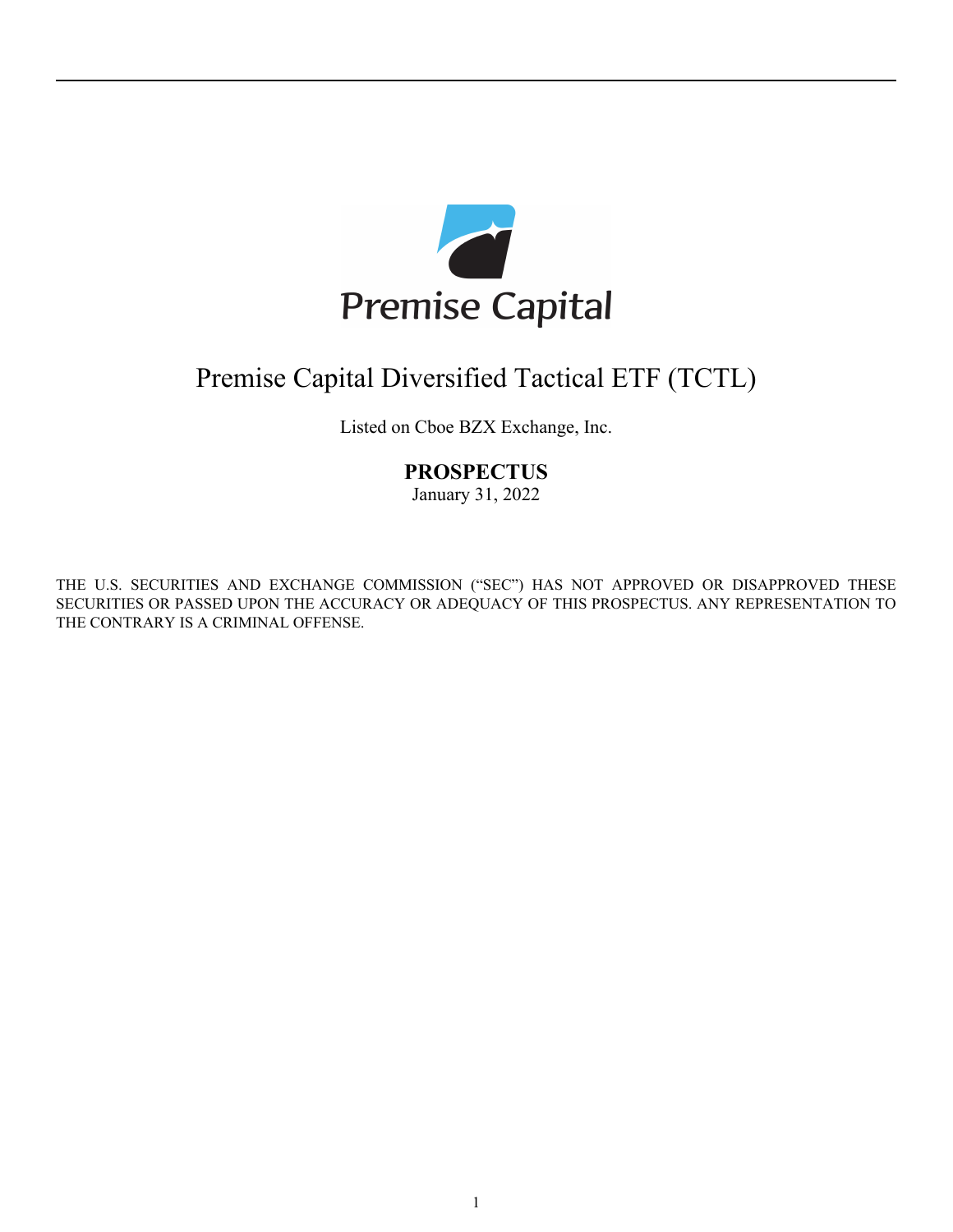# **Table of Contents**

| 3            |
|--------------|
| $\mathbf{3}$ |
| $\mathbf{3}$ |
| $\mathbf{3}$ |
| 3            |
| 3            |
| 5            |
| 7            |
| 8            |
| 8            |
| 8            |
| 8            |
| 8            |
| 9            |
|              |
|              |
|              |
|              |
|              |
|              |
|              |
|              |
|              |
|              |
|              |
|              |
|              |

INVESTMENT PRODUCTS:  $\Box$  ARE NOT FDIC INSURED  $\Box$  MAY LOSE VALUE  $\Box$  ARE NOT BANK GUARANTEED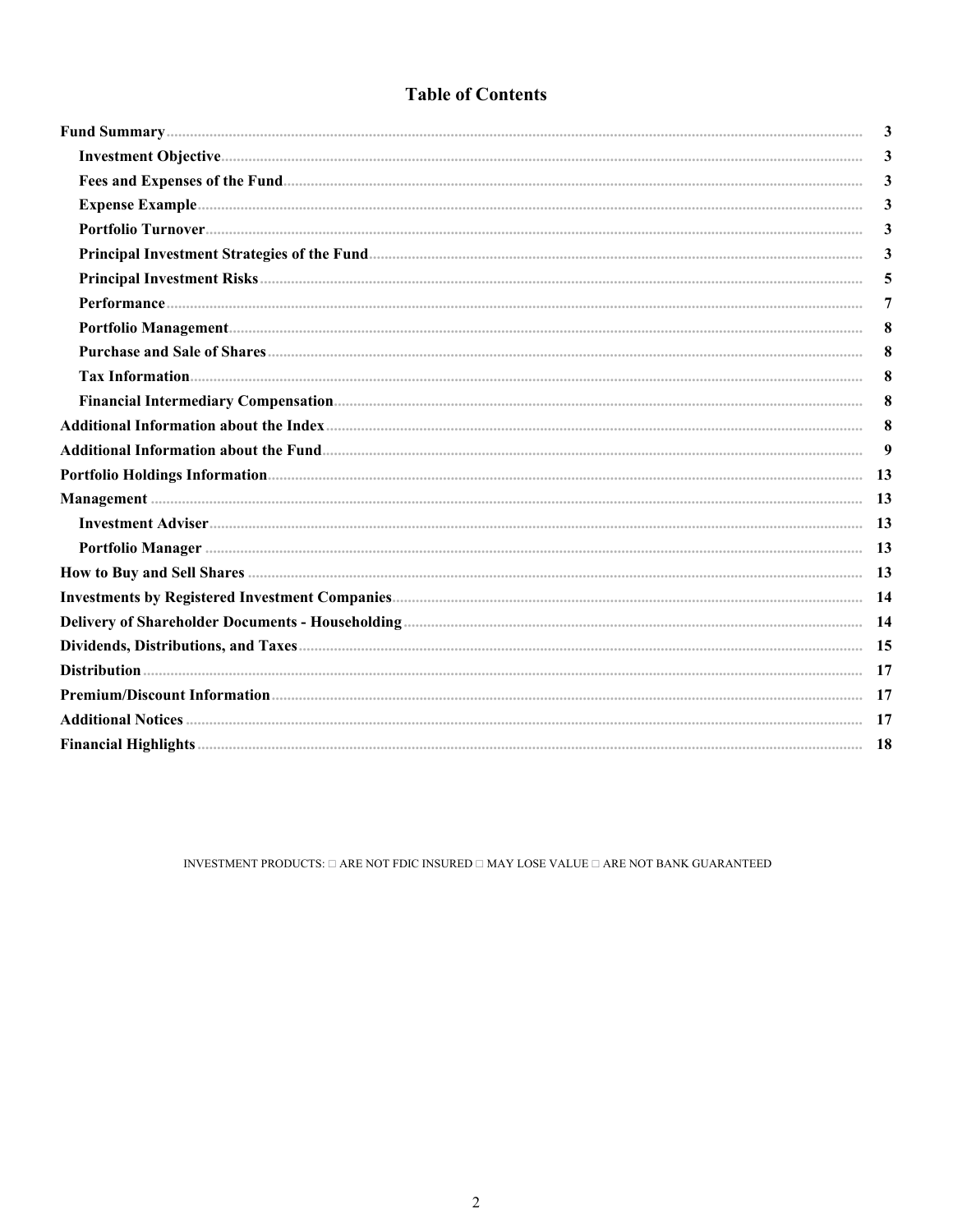#### <span id="page-2-0"></span>**FUND SUMMARY**

#### **Investment Objective**

The Premise Capital Diversified Tactical ETF (the "Fund") seeks to track the performance, before fees and expenses, of the Premise Capital Frontier Advantage Diversified Tactical Index (the "Index").

#### **Fees and Expenses of the Fund**

The following table describes the fees and expenses you may pay if you buy, hold, and sell shares of the Fund ("Shares"). **You may pay other fees, such as brokerage commissions and other fees to financial intermediaries, which are not reflected in the table and Example below.**

| Annual Fund Operating Expenses (expenses that you pay each year as a percentage of the value of your investment) |          |  |  |  |
|------------------------------------------------------------------------------------------------------------------|----------|--|--|--|
| Management Fees                                                                                                  | 0.75%    |  |  |  |
| Distribution and/or Service (12b-1) Fees                                                                         | $0.00\%$ |  |  |  |
| Other Expenses                                                                                                   | $0.00\%$ |  |  |  |
| Acquired Fund Fees and Expenses                                                                                  | $0.11\%$ |  |  |  |
| <b>Total Annual Fund Operating Expenses</b> <sup>(1)</sup>                                                       | $0.86\%$ |  |  |  |

<sup>(1)</sup> Total Annual Fund Operating Expenses do not correlate to the ratio of expenses to average net assets provided in the Financial Highlights section of the Prospectus, which reflects only the operating expenses of the Fund and does not include acquired fund fees and expenses.

#### **Expense Example**

This Example is intended to help you compare the cost of investing in the Fund with the cost of investing in other funds. The Example assumes that you invest \$10,000 in the Fund for the time periods indicated and then continue to hold or redeem all of your Shares at the end of those periods. The Example also assumes that your investment has a 5% return each year and that the Fund's operating expenses remain the same. The Example does not take into account brokerage commissions that you may pay on your purchases and sales of Shares. Although your actual costs may be higher or lower, based on these assumptions your costs would be:

| 1 Year | 3 Years | <b>Five Years</b> | <b>Ten Years</b> |
|--------|---------|-------------------|------------------|
| \$88   | \$274   | \$477             | \$1,061          |

#### **Portfolio Turnover**

The Fund pays transaction costs, such as commissions, when it buys and sells securities (or "turns over" its portfolio). A higher portfolio turnover rate may indicate higher transaction costs and may result in higher taxes when Shares are held in a taxable account. These costs, which are not reflected in annual fund operating expenses or in the Example, affect the Fund's performance. For the fiscal year ended September 30, 2021, the Fund's portfolio turnover rate was 52% of the average value of its portfolio.

#### **Principal Investment Strategies of the Fund**

The Fund is a "fund of funds" that employs a "passive management"—or indexing—investment approach designed to track the performance of the Index. The rules-based Index measures the performance of a diversified portfolio of exchange traded funds ("ETFs") representing common global equity, fixed income, and cash asset classes.

#### *The Index*

The Index consists of an investible portfolio of ETFs ("Underlying ETFs") with exposure to major U.S. and non-U.S. asset classes. The weighting of each Underlying ETF is adjusted to (i) reduce exposure to individual asset classes determined to be in a downward trend (the "Trend Adjustment") and (ii) reduce overall exposure to equity asset classes (and increase exposure to fixed income asset classes) as the aggregate size of equity asset classes determined to be in a downward trend grows (the "Risk Adjustment").

The Index universe consists of cash and Underlying ETFs that each principally track the performance of one of the following assets classes:

| <b>Fixed Income Asset Classes</b> | <b>Equity Asset Classes</b> |                                   |
|-----------------------------------|-----------------------------|-----------------------------------|
| <b>Short Term</b>                 | U.S. Large Cap              | Developed International           |
| Intermediate Term                 | U.S. Mid Cap                | Developed International Small Cap |
| Long Term                         | U.S. Small Cap              | <b>Emerging Market</b>            |
| High Yield (Junk Bonds)           |                             | <b>Real Estate</b>                |
| <b>Inflation Protected</b>        |                             |                                   |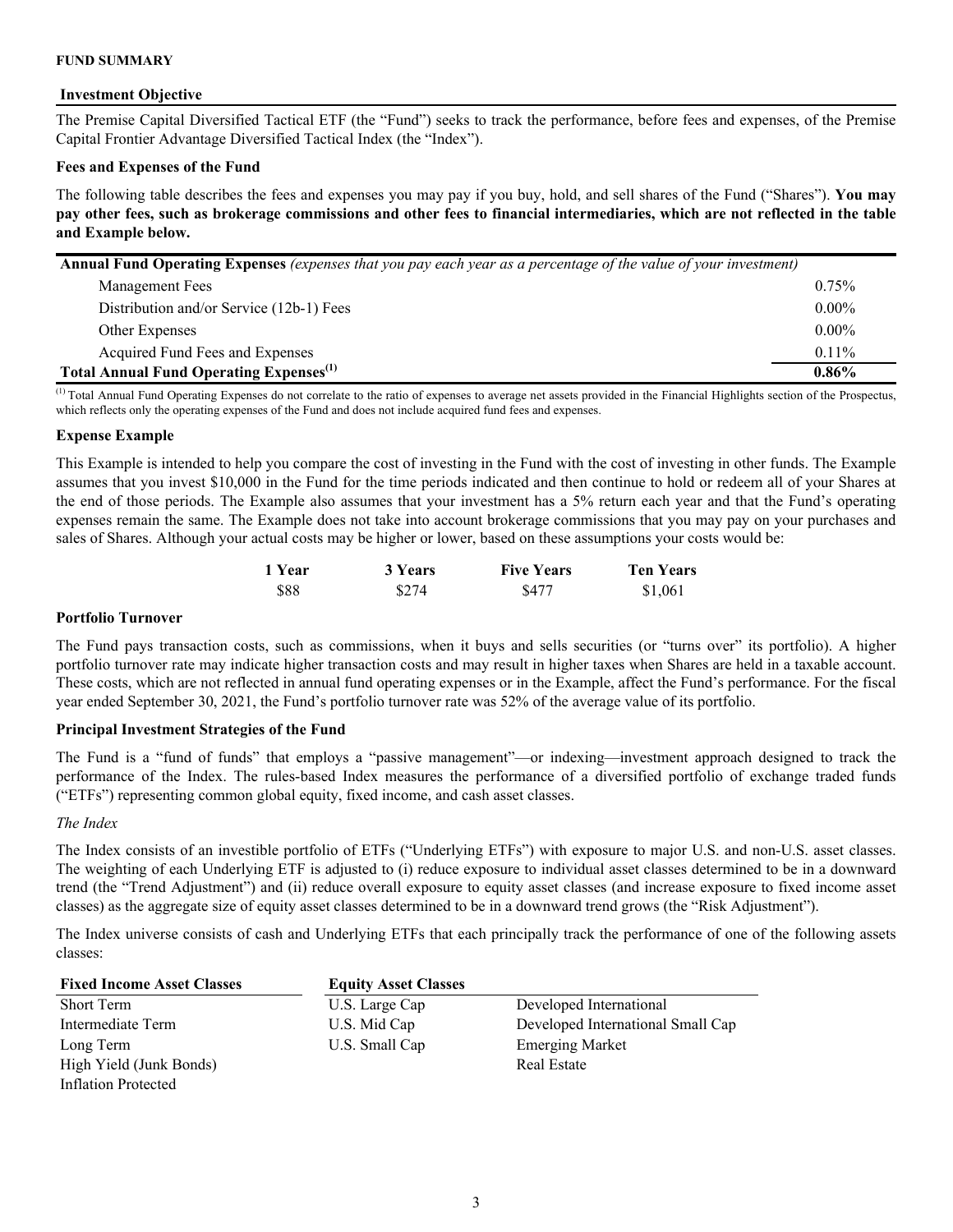The U.S. Large Cap asset class is further broken down into each of its eleven sectors (each, a "Sector"), with the Index's exposure to each Sector adjusted separately. The Underlying ETFs used by the Index are generally the largest, most liquid ETF tracking the performance of the applicable asset class.

Construction of the Index begins by determining the expected rate of return for each asset class (the "Market Expected Return") using a mathematical model (the "Allocation Model") designed to calculate such returns based on the standard deviation of each asset class and correlation of each asset class to the other asset classes over the past five years and the market capitalization of each asset class as of the most recently available calendar year-end. In other words, the model uses the amount investors currently have invested in each asset class (as measured by the market capitalizations of the constituents of each asset class), plus the historical performance of each asset class, to calculate the expected return for each asset class, rather than the particular views of the Fund's investment adviser.

The Index then utilizes a proprietary intermediate trend following algorithm (the "Trend Algorithm") to determine whether each asset class and Sector is in an "upward" or "downward" trend. The Trend Algorithm considers a number of trend-related data points over an intermediate time frame, such as the direction of an asset class' or Sector's performance, the extent to which any trend in such performance is accelerating or decelerating, and the degree of variability in performance to determine whether an asset class' or Sector's performance trend is "upward" or "downward". The intermediate time frame is generally 1-3 years; however, the Trend Algorithm also includes a volatility component that considers the rate at which volatility is increasing for an asset class and can cause changes in the determination of whether an asset class' trend is "upward" or "downward" more often, even frequently, if market conditions warrant.

The Trend Adjustment is then implemented by optimizing the Index's weighting of each asset class using the Allocation Model. If the Trend Algorithm determines an asset class or Sector is in an upward trend, the Allocation Model assumes the expected rate of return of the asset class is the Market Expected Return. If the Trend Algorithm determines an asset class or Sector is in a downward trend, the Allocation Model assumes the expected rate of return of the asset class or Sector is 0%, causing the asset class or Sector to be underweighted. The Index may weight one or more asset classes or Sectors at 0% from time to time depending on the outcome of the Trend Adjustment and Allocation Model.

The Risk Adjustment is then implemented based on the aggregate size of the equity asset classes determined to be in a downward trend by the Trend Algorithm. When all equity asset classes are determined to be in an upward trend, the Index's allocation to equity asset classes will reflect the Index's most aggressive posture (i.e., maximum allocation to equity asset classes). As one or more equity asset classes is determined to be in a downward trend, the Index's allocation to equity asset classes will shrink as the aggregate size of the equity asset classes determined to be in a downward trend grows. When all equity asset classes are determined to be in a downward trend, the Index's allocation to equity asset classes will reflect its most conservative posture (i.e., maximum allocation to fixed income asset classes).

Additionally, the Index's weighting of certain asset classes is limited such that the following weights will not be exceeded at the time of each rebalance: High Yield Fixed Income (20%), Inflation Protected Fixed Income (20%), U.S. Mid Cap Equity (12.5%), U.S. Small Cap Equity (12.5%), Developed International Equity (35%), Developed International Small Cap Equity (10%), Emerging Markets Equity (15%), and Real Estate (15%). Additionally, to the extent the Index's allocation to the Intermediate Term Fixed Income asset class exceeds 50%, the amount in excess of 50% will instead be allocated to the Short Term Fixed Income asset class. The Allocation Model will determine how to optimally redistribute any amounts exceeding the above constraints to the remaining asset classes.

The Index is rebalanced annually in March and any time the Trend Algorithm determines that the trend for one or more asset classes has changed from upward to downward, or vice versa. For the calendar year ended December 31, 2021, the Index rebalanced three times in response to changes in asset classes, as determined by the Trend Algorithm.

At the time of each rebalance, the Index's Risk Adjustment will determine the proportion of the Index allocated to equity asset classes and to fixed income asset classes. The weight for each individual asset class and Sector is calculated at the time of the annual rebalance based on the expected rate of return for each asset class (i.e., either the Market Expected Return or 0%, depending on the asset class' or Sector's trend) and the market capitalization, five-year standard deviation, and correlation of each asset class to each other asset class determined at the time of the annual rebalance. At the time of each rebalance other than the annual rebalance, the weight for each individual asset class and Sector is calculated based on the expected rate of return for each asset class (i.e., either the Market Expected Return or 0%, depending on the asset class' or Sector's trend) determined at the time of the non-annual rebalance and the market capitalization, five-year standard deviation, and correlation of each asset class to each other asset class determined at the time of the annual rebalance.

Asset classes with an upward trend and the largest market capitalizations will generally receive the largest weightings in the Index.

The Index is owned by Premise Capital, LLC, the Fund's investment adviser ("Premise" or the "Adviser"), and was developed in 2016 for the purpose of launching the Fund.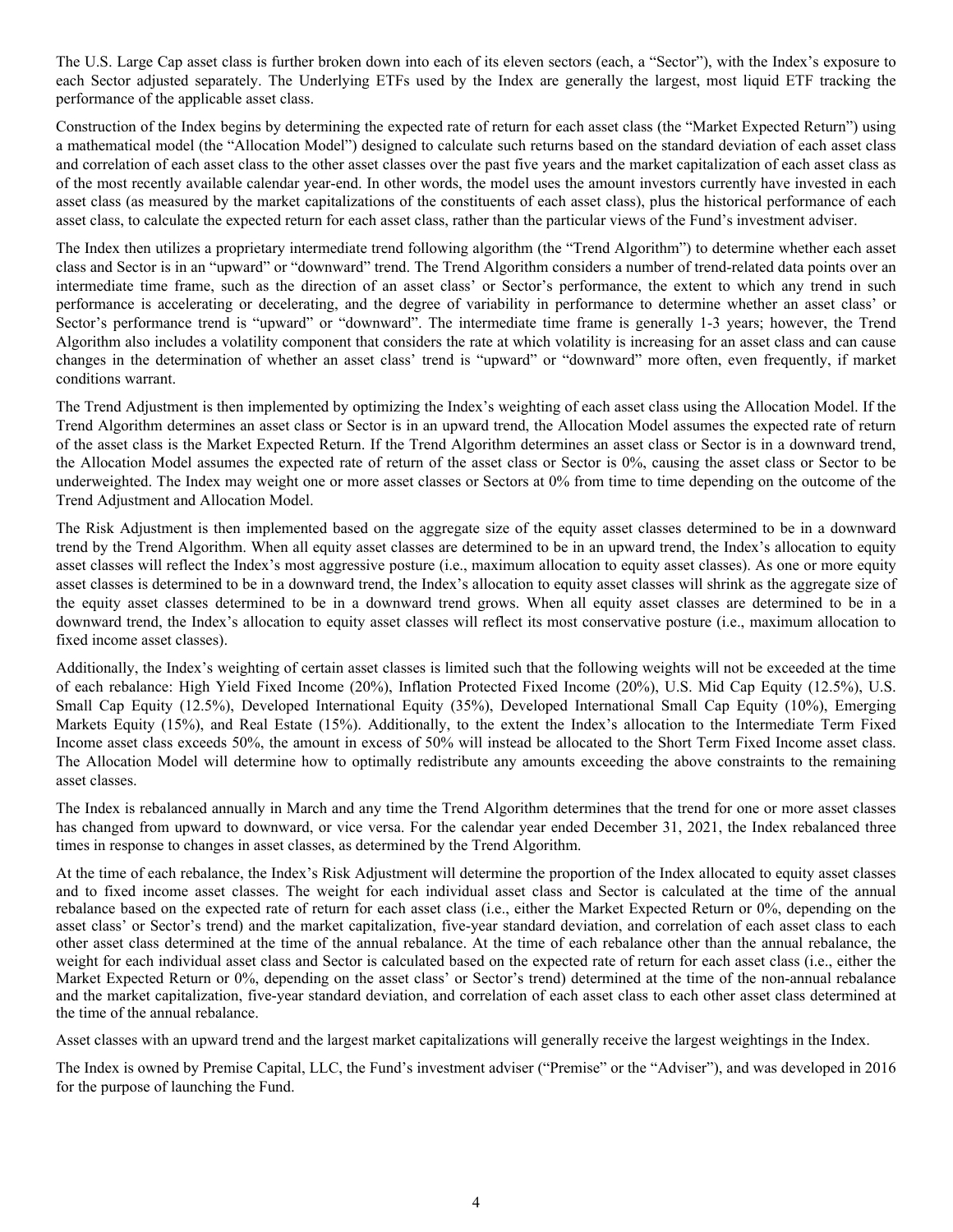# <span id="page-4-0"></span>*The Fund's Investment Strategy*

The Fund attempts to invest all, or substantially all, of its assets in the securities that make up the Index. The Fund will generally use a "replication" strategy to achieve its investment objective, meaning it generally will invest in all of the component securities of the Index, but may, when the Adviser believes it is in the best interests of the Fund, use a "representative sampling" strategy, meaning it may invest in a sample of the securities in the Index whose risk, return, and other characteristics are expected to closely resemble the risk, return, and other characteristics of the Index as a whole.

To the extent the Index concentrates (*i.e.*, holds 25% or more of its total assets) in the securities of a particular industry or group of related industries, the Fund will concentrate its investments to approximately the same extent as the Index.

# **Principal Investment Risks**

The principal risks of investing in the Fund are summarized below. The principal risks are presented in alphabetical order to facilitate finding particular risks and comparing them with other funds. Each risk summarized below is considered a "principal risk" of investing in the Fund, regardless of the order in which it appears. As with any investment, there is a risk that you could lose all or a portion of your investment in the Fund. Some or all of these risks may adversely affect the Fund's net asset value per share ("NAV"), trading price, yield, total return and/or ability to meet its objectives. For more information about the risks of investing in the Fund, see the section in the Fund's Prospectus titled "Additional Information About the Fund."

- **Currency Exchange Rate Risk.** The Fund may invest in Underlying ETFs that invest primarily in equity securities denominated in non-U.S. currencies. Changes in currency exchange rates and the relative value of non-U.S. currencies may affect the value of the Underlying ETFs and the value of your Shares. Currency exchange rates can be very volatile and can change quickly and unpredictably. As a result, the value of an investment in the Fund may change quickly and without warning and you may lose money.
- **Emerging Markets Risk.** The Fund may invest in Underlying ETFs that invest primarily in companies organized in emerging market nations. Investments in securities and instruments traded in emerging markets, or that provide exposure to such securities or markets, can involve additional risks relating to political, economic, public health, or regulatory conditions not associated with investments in U.S. securities and instruments or investments in more developed international markets. Such conditions may impact the ability to buy, sell or otherwise transfer such securities, adversely affect the trading market and price for such securities and causing the Fund to decline in value.
- **Equity Market Risk.** The Fund may invest in Underlying ETFs that invest primarily in common stocks. Common stocks are generally exposed to greater risk than other types of securities, such as preferred stock and debt obligations, because common stockholders generally have inferior rights to receive payment from specific issuers. Equity securities may experience sudden, unpredictable drops in value or long periods of decline in value. This may occur because of factors that affect securities markets generally or factors affecting specific industries, sectors, or companies in which the Fund or its Underlying ETFs invest. Additionally, the COVID-19 pandemic has resulted in extreme and in many cases unprecedented volatility and severe losses in financial markets in the United States and around the world. Some sectors of the economy and individual issuers have experienced particularly large losses. Disruptions from the pandemic may continue for an extended period of time or reoccur in the future to a similar or greater extent. The impact of this and other epidemics or pandemics in the future could adversely affect Fund performance.

• **ETF Risks.** The Fund is an ETF, and, as a result of an ETF's structure, it is exposed to the following risks:

- *Authorized Participants, Market Makers, and Liquidity Providers Concentration Risk.* The Fund has a limited number of financial institutions that may act as Authorized Participants ("APs"). In addition, there may be a limited number of market makers and/or liquidity providers in the marketplace. To the extent either of the following events occur, Shares may trade at a material discount to NAV and possibly face delisting: (i) APs exit the business or otherwise become unable to process creation and/or redemption orders and no other APs step forward to perform these services, or (ii) market makers and/or liquidity providers exit the business or significantly reduce their business activities and no other entities step forward to perform their functions.
- *Costs of Buying or Selling Shares.* Due to the costs of buying or selling Shares, including brokerage commissions imposed by brokers and bid-ask spreads, frequent trading of Shares may significantly reduce investment results and an investment in Shares may not be advisable for investors who anticipate regularly making small investments.
- *Shares May Trade at Prices Other Than NAV.* As with all ETFs, Shares may be bought and sold in the secondary market at market prices. Although it is expected that the market price of Shares will approximate the Fund's NAV, there may be times when the market price of Shares is more than the NAV intra-day (premium) or less than the NAV intra-day (discount) due to supply and demand of Shares or during periods of market volatility. This risk is heightened in times of market volatility, periods of steep market declines, and periods when there is limited trading activity for Shares in the secondary market, in which case such premiums or discounts may be significant.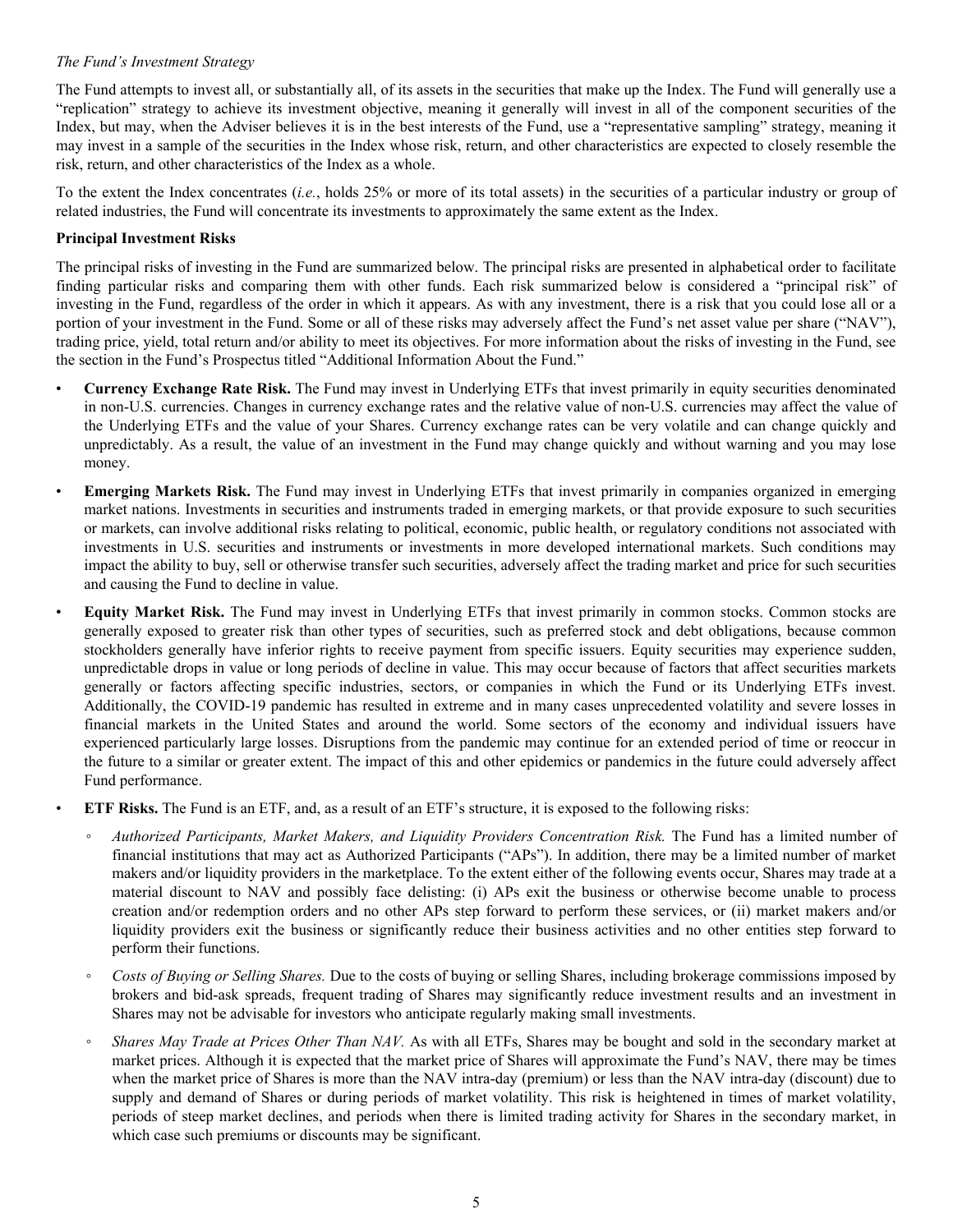- *Trading*. Although Shares are listed for trading on Cboe BZX Exchange, Inc. (the "Exchange") and may be traded on U.S. exchanges other than the Exchange, there can be no assurance that Shares will trade with any volume, or at all, on any stock exchange. In stressed market conditions, the liquidity of Shares may begin to mirror the liquidity of the Fund's underlying portfolio holdings, which can be significantly less liquid than Shares, and this could lead to differences between the market price of the Shares and the underlying value of those Shares.
- **Fixed Income Securities Risk.** The Fund may invest in Underlying ETFs that invest primarily in fixed income securities. Fixed income securities, such as bonds and certain asset-backed securities, involve certain risks, which include:
- *Credit Risk.* Credit risk refers to the possibility that the issuer of a security will not be able to make payments of interest and principal when due. Changes in an issuer's credit rating or the market's perception of an issuer's creditworthiness may also affect the value of an investment in that issuer.
- *Event Risk.* Event risk is the risk that corporate issuers may undergo restructurings, such as mergers, leveraged buyouts, takeovers, or similar events financed by increased debt. As a result of the added debt, the credit quality and market value of a company's bonds and/or other debt securities may decline significantly.
- *Extension Risk.* When interest rates rise, certain obligations will be paid off by the obligor more slowly than anticipated, causing the value of these securities to fall.
- *Interest Rate Risk.* Generally, the value of fixed income securities will change inversely with changes in interest rates. As interest rates rise, the market value of fixed income securities tends to decrease. Conversely, as interest rates fall, the market value of fixed income securities tends to increase. This risk will be greater for long-term securities than for short-term securities. In recent periods, governmental financial regulators, including the U.S. Federal Reserve, have taken steps to maintain historically low interest rates, which may increase interest rate risk. Changes in government intervention may have adverse effects on investments, volatility, and illiquidity in debt markets.
- *Prepayment Risk.* When interest rates fall, certain obligations will be paid off by the obligor more quickly than originally anticipated, and the proceeds may have to be invested in securities with lower yields.
- *Variable and Floating Rate Instrument Risk.* The absence of an active market for these securities could make it difficult to dispose of them if the issuer defaults.
- **Foreign Securities Risk.** The Fund may invest in Underlying ETFs that invest primarily in foreign securities. Investments in foreign securities involve certain risks that may not be present with investments in U.S. securities. For example, investments in foreign securities may be subject to risk of loss due to foreign currency fluctuations or to political or economic instability. Investments in foreign securities also may be subject to withholding or other taxes and may be subject to additional trading, settlement, custodial, and operational risks. These and other factors can make investments in the Fund more volatile and potentially less liquid than other types of investments. These risks may be enhanced for securities of companies organized in emerging market nations.
- **High-Yield Securities Risk.** The Fund may invest in Underlying ETFs that invest primarily in high-yield securities (also known as "junk bonds"). Although high-yield securities generally pay higher rates of interest than investment grade bonds, high-yield securities are speculative, high risk investments that may cause income and principal losses for such Underlying ETFs and consequently, negatively affect the value of the Fund's investment in such Underlying ETFs. High-yield securities may be issued by companies that are restructuring, are smaller and less creditworthy, or are more highly indebted than other companies. This means that they may have more difficulty making scheduled payments of principal and interest. Changes in the value of highyield securities are influenced more by changes in the financial and business position of the issuing company than by changes in interest rates when compared to investment grade securities. The Fund's exposure to high-yield securities may subject it to a substantial degree of credit risk.
- **Inflation-Protected Security Risk.** The Fund may invest in Underlying ETFs that invest primarily in inflation-protected securities, such as Treasury inflation-protected securities ("TIPS"), which provide protection against inflation. Inflation-protected securities typically decrease in value when real interest rates rise and increase in value when real interest rates fall. Accordingly, during periods of low inflation, no inflation or deflation, TIPS may underperform conventional bonds.
- **Investment Company Risk.** The Fund invests primarily in shares of investment companies, such as the Underlying ETFs. The risks of investment in investment companies typically reflect the risks of the types of instruments in which the investment companies invest. By investing in another investment company, the Fund becomes a shareholder of that investment company and bears its proportionate share of the fees and expenses of the other investment company. The Fund may be subject to statutory and regulatory limits with respect to the amount it can invest in the Underlying ETFs, which may adversely affect the Fund's ability to achieve its investment objective. Investments in ETFs are also subject to the "ETF Risks" described above.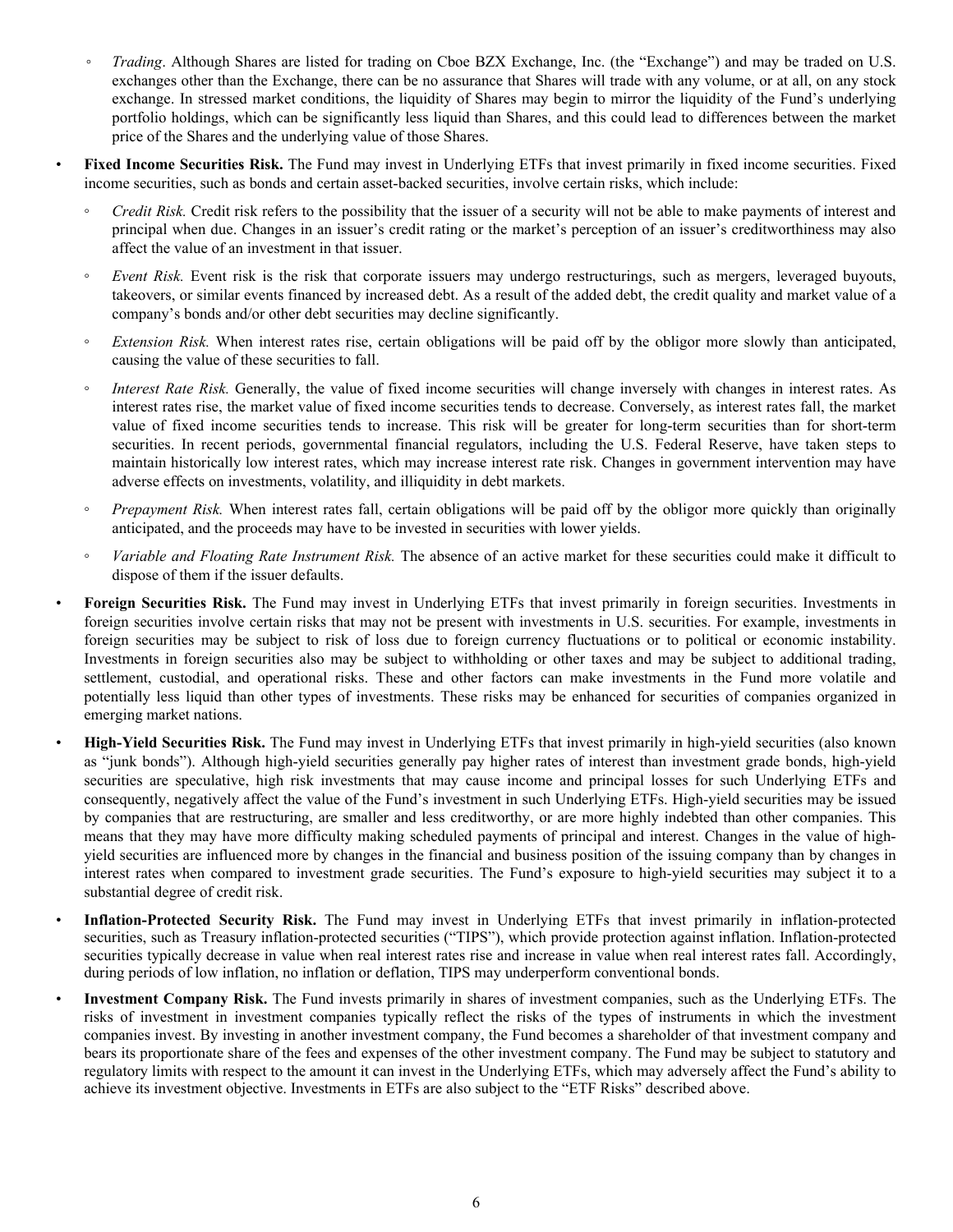- <span id="page-6-0"></span>• **Models and Data Risk.** The Index relies heavily on proprietary quantitative models as well as information and data supplied by third parties ("Models and Data"). When Models and Data prove to be incorrect or incomplete, any decisions made in reliance thereon expose the Fund to potential risks.
- **Passive Investment Risk**. The Fund invests in the securities included in, or representative of, the Index regardless of their investment merit. The Fund does not attempt to outperform the Index or take defensive positions in declining markets. As a result, the Fund's performance may be adversely affected by a general decline in the market segments relating to the Index.
- **• Portfolio Turnover Risk**. The Fund may trade all or a significant portion of the securities in its portfolio in connection with each rebalance and reconstitution of the Index. A high portfolio turnover rate increases transaction costs, which may increase the Fund's expenses. Frequent trading may also cause adverse tax consequences for investors in the Fund due to an increase in shortterm capital gains.
- **REIT Investment Risk.** The Fund may invest in Underlying ETFs that invest primarily in real estate investment trusts ("REITs"). Investments in REITs involve unique risks. REITs may have limited financial resources, may trade less frequently and in limited volume, and may be more volatile than other securities. The risks of investing in REITs include certain risks associated with the direct ownership of real estate and the real estate industry in general, including that the value of their underlying real estate may go down. Many factors may affect real estate values, including the general and local economies, the amount of new construction in a particular area, the laws and regulations (including zoning and tax laws) affecting real estate, and the costs of owning, maintaining and improving real estate. The availability of mortgages and changes in interest rates may also affect real estate values. REITs are also subject to heavy cash flow dependency, defaults by borrowers, and self-liquidation.
- **Small and Mid-Sized Company Stock Risk.** The Fund may invest in Underlying ETFs that invest primarily in the common stock of small- or mid-sized companies. Small to mid-sized company stocks have historically been subject to greater investment risk than large company stocks. The prices of small- to mid-sized company stocks tend to be more volatile and less liquid than large company stocks.
- **Tracking Error Risk.** As with all index funds, the performance of the Fund and the Index may differ from each other for a variety of reasons. For example, the Fund incurs operating expenses and portfolio transaction costs not incurred by the Index. In addition, the Fund may not be fully invested in the securities of the Index at all times or may hold securities not included in the Index.

#### **Performance**

The following performance information indicates some of the risks of investing in the Fund. The bar chart shows the Fund's performance for calendar years ended December 31. The table illustrates how the Fund's average annual returns for the 1-year, 5-year, and since inception periods compare with those of a broad measure of market performance and the Index. The Fund's past performance, before and after taxes, does not necessarily indicate how it will perform in the future. Updated performance information is available on the Fund's website at www.tctl.us.



#### **Calendar Year Total Returns**

During the period of time shown in the bar chart, the Fund's highest quarterly return was 12.00% for the quarter ended December 31, 2020 and the lowest quarterly return was -21.96% for the quarter ended March 31, 2020.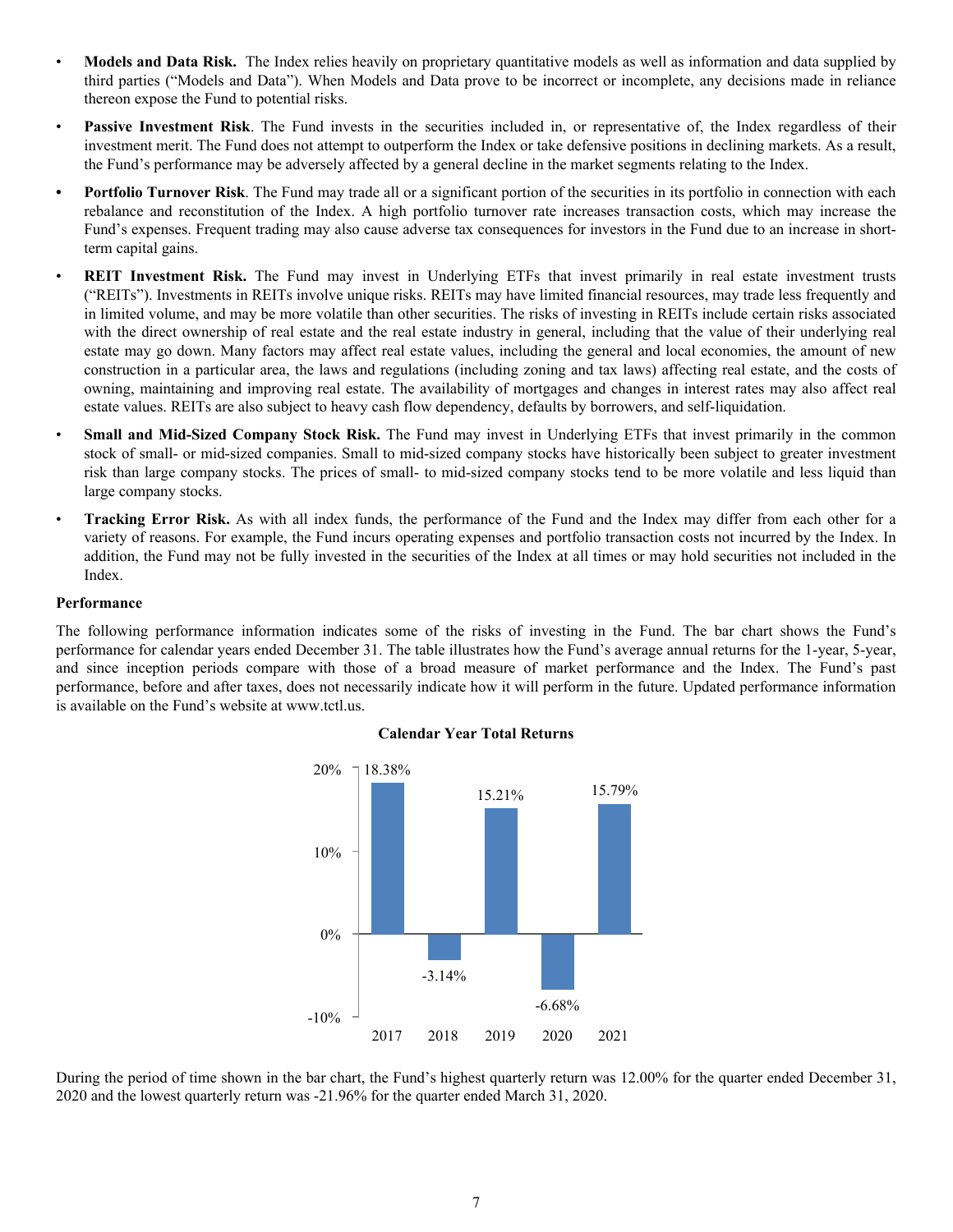<span id="page-7-0"></span>

| <b>Premise Capital Diversified Tactical ETF</b>                                                                       | 1 Year   | 5 Years  | <b>Since Inception</b><br>(10/27/2016) |
|-----------------------------------------------------------------------------------------------------------------------|----------|----------|----------------------------------------|
| Return Before Taxes                                                                                                   | 15.79%   | 7.38%    | 7.73%                                  |
| Return After Taxes on Distributions                                                                                   | 15.57%   | $7.00\%$ | 7.31%                                  |
| Return After Taxes on Distributions and Sale of Fund Shares                                                           | $9.53\%$ | 5.71%    | 5.98%                                  |
| Premise Capital Frontier Advantage Diversified Tactical Index<br>(reflects no deduction for fees, expenses, or taxes) | 1685%    | $9.80\%$ | $10.09\%$                              |
| <b>Dow Jones Moderate Portfolio Index</b><br>(reflects no deduction for fees, expenses, or taxes)                     | $9.40\%$ | 971%     | $9.64\%$                               |

After-tax returns are calculated using the historical highest individual federal marginal income tax rates during the period covered by the table above and do not reflect the impact of state and local taxes. Actual after-tax returns depend on an investor's tax situation and may differ from those shown. In certain cases, the figure representing "Return After Taxes on Distributions and Sale of Shares" may be higher than the other return figures for the same period. A higher after-tax return results when a capital loss occurs upon redemption and provides an assumed tax deduction that benefits the investor. After-tax returns shown are not relevant to investors who hold their Shares through tax-deferred arrangements such as an individual retirement account ("IRA") or other tax-advantaged accounts.

# **Portfolio Management**

Premise Capital, LLC serves as investment adviser to the Fund. Britton H. Reynolds, Portfolio Manager of Premise, has been the Fund's portfolio manager since its inception in 2016.

#### **Purchase and Sale of Shares**

Shares are listed on the Exchange, and individual Shares may only be bought and sold in the secondary market through brokers at market prices, rather than NAV. Because Shares trade at market prices rather than NAV, Shares may trade at a price greater than NAV (premium) or less than NAV (discount).

The Fund issues and redeems Shares at NAV only in large blocks known as "Creation Units," which only APs (typically, brokerdealers) may purchase or redeem. The Fund generally issues and redeems Creation Units in exchange for a portfolio of securities and/ or a designated amount of U.S. cash.

Investors may incur costs attributable to the difference between the highest price a buyer is willing to pay to purchase Shares (bid) and the lowest price a seller is willing to accept for Shares (ask) when buying or selling Shares in the secondary market (the "bid-ask spread"). Recent information about the Fund, including its NAV, market price, premiums and discounts, and bid-ask spreads is available on the Fund's website at www.tctl.us.

#### **Tax Information**

Fund distributions are generally taxable as ordinary income, qualified dividend income, or capital gains (or a combination), unless your investment is in an IRA or other tax-advantaged account. Distributions on investments made through tax-deferred arrangements may be taxed later upon withdrawal of assets from those accounts.

#### **Financial Intermediary Compensation**

If you purchase Shares through a broker-dealer or other financial intermediary (such as a bank) (an "Intermediary"), the Adviser or its affiliates may pay Intermediaries for certain activities related to the Fund, including participation in activities that are designed to make Intermediaries more knowledgeable about exchange traded products, including the Fund, or for other activities, such as marketing, educational training or other initiatives related to the sale or promotion of Shares. These payments may create a conflict of interest by influencing the Intermediary and your salesperson to recommend the Fund over another investment. Any such arrangements do not result in increased Fund expenses. Ask your salesperson or visit the Intermediary's website for more information.

# **Additional Information about the Index**

The Index is calculated by an independent third-party calculation agent that is not affiliated with the Trust, the Adviser, the Fund's administrator, custodian, transfer agent or distributor, or any of their respective affiliates.

The Trend Adjustment is implemented by optimizing the Index's allocation to each asset class using the Allocation Model and assuming the expected rate of return of each asset class and Sector determined to be in a downward trend is 0% and the expected rate of return of each asset class and Sector determined to be in a upward trend is the Market Expected Return. However, because the Allocation Model assumes that the likelihood of a 0% return for any given asset class is less than 100%, asset classes and Sectors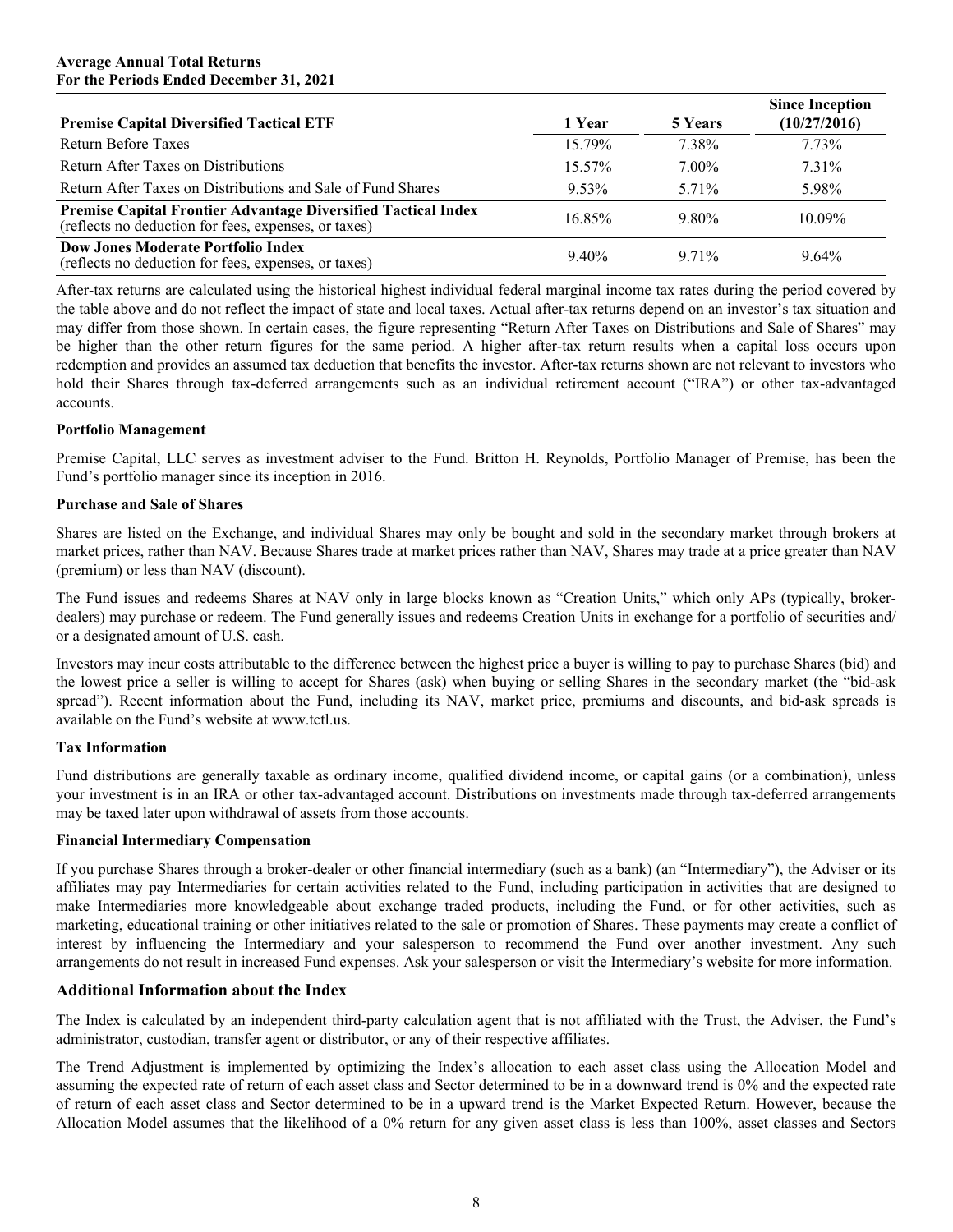<span id="page-8-0"></span>determined to be in a downward trend are not necessarily removed from the Index (i.e., weighted at 0%), but rather are underweighted as a result of the Trend Adjustment.

# **Additional Information about the Fund**

**Investment Objective.** The Fund's investment objective has been adopted as a non-fundamental investment policy and may be changed without shareholder approval upon written notice to shareholders.

**Investment Strategy.** The Fund may invest in securities not included in the Index, but which the Adviser believes will help the Fund track the Index. For example, the Fund may invest in securities that are not components of the Index to reflect various corporate actions and other changes to the Index (such as reconstitutions, additions, and deletions). The Fund may also invest its other assets in cash and cash equivalents, as well as in shares of ETFs not included in the Index but that track the performance of one of the asset classes included in the Index to improve the overall liquidity of the Fund or to avoid certain tax consequences (e.g., wash sales).

The Fund's Underlying ETFs representing fixed income asset classes may invest (depending on the applicable asset class) in foreign debt securities, debt securities of any maturity or quality, and variable and floating rate debt securities. The Fund's Underlying ETFs representing equity asset classes may invest (depending on the applicable asset class) in securities of any market capitalization and in REITs.

**Principal Investment Risks.** This section provides additional information regarding the principal risks described in the Fund Summary. As in the Fund Summary, the principal risks below are presented in alphabetical order to facilitate finding particular risks and comparing them with other funds. Each risk described below is considered a "principal risk" of investing in the Fund, regardless of the order in which it appears. Each of the factors below could have a negative impact on the Fund's performance and trading prices.

**Currency Exchange Rate Risk.** The Fund may invest in Underlying ETFs that invest primarily in equity securities denominated in non-U.S. currencies. Changes in currency exchange rates and the relative value of non-U.S. currencies may affect the value of the Underlying ETFs and the value of your Shares. Currency exchange rates can be very volatile and can change quickly and unpredictably. As a result, the value of an investment in the Fund may change quickly and without warning and you may lose money.

**Emerging Markets Risk.** The Fund may invest in Underlying ETFs that invest primarily in companies organized in emerging market nations. Investments in securities and instruments traded in developing or emerging markets, or that provide exposure to such securities or markets, can involve additional risks relating to political, economic, or regulatory conditions not associated with investments in U.S. securities and instruments. For example, developing and emerging markets may be subject to (i) greater market volatility, (ii) lower trading volume and liquidity, (iii) greater social, political and economic uncertainty, (iv) governmental controls on foreign investments and limitations on repatriation of invested capital, (v) lower disclosure, corporate governance, auditing and financial reporting standards, (vi) fewer protections of property rights, (vii) restrictions on the transfer of securities or currency, and (viii) settlement and trading practices that differ from those in U.S. markets. Each of these factors may impact the ability of an Underlying ETF to buy, sell or otherwise transfer securities, adversely affect the trading market and price for Underlying ETF shares and cause the Fund to decline in value.

**Equity Market Risk.** The Fund may invest in Underlying ETFs that invest primarily in common stocks. Common stocks are susceptible to general stock market fluctuations and to volatile increases and decreases in value as market confidence in and perceptions of their issuers change. These investor perceptions are based on various and unpredictable factors including: expectations regarding government, economic, monetary and fiscal policies; inflation and interest rates; economic expansion or contraction; and global or regional political, economic and banking crises. If you held common stock, or common stock equivalents, of any given issuer, you would generally be exposed to greater risk than if you held preferred stocks and debt obligations of the issuer because common stockholders, or holders of equivalent interests, generally have inferior rights to receive payments from issuers in comparison with the rights of preferred stockholders, bondholders, and other creditors of such issuers.

Beginning in the first quarter of 2020, financial markets in the United States and around the world experienced extreme and, in many cases, unprecedented volatility and severe losses due to the global pandemic caused by COVID-19, a novel coronavirus. The pandemic has resulted in a wide range of social and economic disruptions, including closed borders, voluntary or compelled quarantines of large populations, stressed healthcare systems, reduced or prohibited domestic or international travel, and supply chain disruptions affecting the United States and many other countries. Some sectors of the economy and individual issuers have experienced particularly large losses as a result of these disruptions, and such disruptions may continue for an extended period of time or reoccur in the future to a similar or greater extent. In response, the U.S. government and the Federal Reserve have taken extraordinary actions to support the domestic economy and financial markets, resulting in very low interest rates and in some cases negative yields. It is unknown how long circumstances related to the pandemic will persist, whether they will reoccur in the future, whether efforts to support the economy and financial markets will be successful, and what additional implications may follow from the pandemic. The impact of these events and other epidemics or pandemics in the future could adversely affect Fund performance.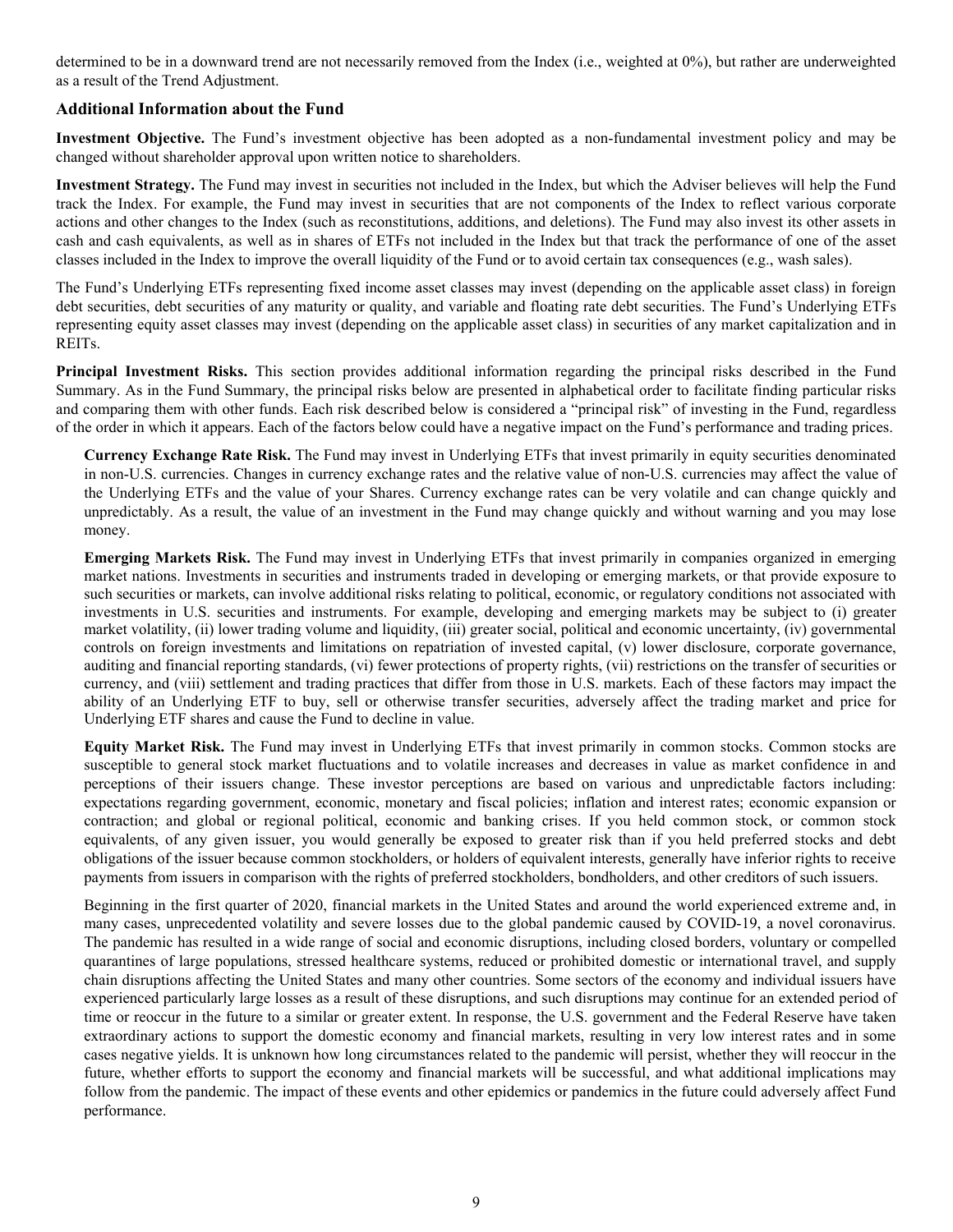**ETF Risks.** The Fund is an ETF, and, as a result of an ETF's structure, it is exposed to the following risks:

- *APs, Market Makers, and Liquidity Providers Concentration Risk.* The Fund has a limited number of financial institutions that may act as APs. In addition, there may be a limited number of market makers and/or liquidity providers in the marketplace. To the extent either of the following events occur, Shares may trade at a material discount to NAV and possibly face delisting: (i) APs exit the business or otherwise become unable to process creation and/or redemption orders and no other APs step forward to perform these services, or (ii) market makers and/or liquidity providers exit the business or significantly reduce their business activities and no other entities step forward to perform their functions.
- *Costs of Buying or Selling Shares.* Investors buying or selling Shares in the secondary market will pay brokerage commissions or other charges imposed by brokers, as determined by that broker. Brokerage commissions are often a fixed amount and may be a significant proportional cost for investors seeking to buy or sell relatively small amounts of Shares. In addition, secondary market investors will also incur the cost of the difference between the price at which an investor is willing to buy Shares (the "bid" price) and the price at which an investor is willing to sell Shares (the "ask" price). This difference in bid and ask prices is often referred to as the "spread" or "bid-ask spread." The bid-ask spread varies over time for Shares based on trading volume and market liquidity, and the spread is generally lower if Shares have more trading volume and market liquidity and higher if Shares have little trading volume and market liquidity. Further, a relatively small investor base in the Fund, asset swings in the Fund, and/or increased market volatility may cause increased bid-ask spreads. Due to the costs of buying or selling Shares, including bid-ask spreads, frequent trading of Shares may significantly reduce investment results and an investment in Shares may not be advisable for investors who anticipate regularly making small investments.
- *Shares May Trade at Prices Other Than NAV.* As with all ETFs, Shares may be bought and sold in the secondary market at market prices. Although it is expected that the market price of Shares will approximate the Fund's NAV, there may be times when the market price of Shares is more than the NAV intra-day (premium) or less than the NAV intra-day (discount) due to supply and demand of Shares or during periods of market volatility. This risk is heightened in times of market volatility, periods of steep market declines, and periods when there is limited trading activity for Shares in the secondary market, in which case such premiums or discounts may be significant.

Because securities held by the Underlying ETFs in which the Fund invests may trade on foreign exchanges that are closed when the Fund's and each Underlying ETF's primary listing exchange is open, there are likely to be deviations between the current price of an Underlying ETF's underlying security and the security's last quoted price from the closed foreign market. This may result in premiums and discounts that are greater than those experienced by domestic ETFs.

◦ *Trading*. Although Shares are listed for trading on the Exchange and may be listed or traded on U.S. and non-U.S. stock exchanges other than the Exchange, there can be no assurance that an active trading market for such Shares will develop or be maintained. Trading in Shares may be halted due to market conditions or for reasons that, in the view of the Exchange, make trading in Shares inadvisable. In addition, trading in Shares on the Exchange is subject to trading halts caused by extraordinary market volatility pursuant to Exchange "circuit breaker" rules, which temporarily halt trading on the Exchange when a decline in the S&P 500® Index during a single day reaches certain thresholds (*e.g.*, 7%, 13%, and 20%). Additional rules applicable to the Exchange may halt trading in Shares when extraordinary volatility causes sudden, significant swings in the market price of Shares. There can be no assurance that Shares will trade with any volume, or at all, on any stock exchange. In stressed market conditions, the liquidity of Shares may begin to mirror the liquidity of the Fund's underlying portfolio holdings, which can be significantly less liquid than Shares, and this could lead to differences between the market price of the Shares and the underlying value of those Shares.

**Fixed Income Securities Risk.** The Fund may invest in Underlying ETFs that invest primarily in fixed income securities. Fixed income securities, such as bonds and certain asset-backed securities, involve certain risks, which include:

- *Credit Risk.* Credit risk refers to the possibility that the issuer of a security will not be able to make principal and interest payments when due. Changes in an issuer's credit rating or the market's perception of an issuer's creditworthiness may also affect the value of the Underlying ETF's investment in that issuer. The degree of credit risk depends on both the financial condition of the issuer and the terms of the obligation.
- *Event Risk.* Event risk is the risk that corporate issuers may undergo restructurings, such as mergers, leveraged buyouts, takeovers, or similar events financed by increased debt. As a result of the added debt, the credit quality and market value of a company's bonds and/or other debt securities may decline significantly.
- *Extension Risk.* When interest rates rise, certain obligations will be paid off by the obligor more slowly than anticipated, causing the value of these securities to fall. Rising interest rates tend to extend the duration of securities, making them more sensitive to future changes in interest rates. The value of longer-term securities generally changes more in response to changes in interest rates than the value of shorter-term securities. As a result, in a period of rising interest rates, securities may exhibit additional volatility and may lose value.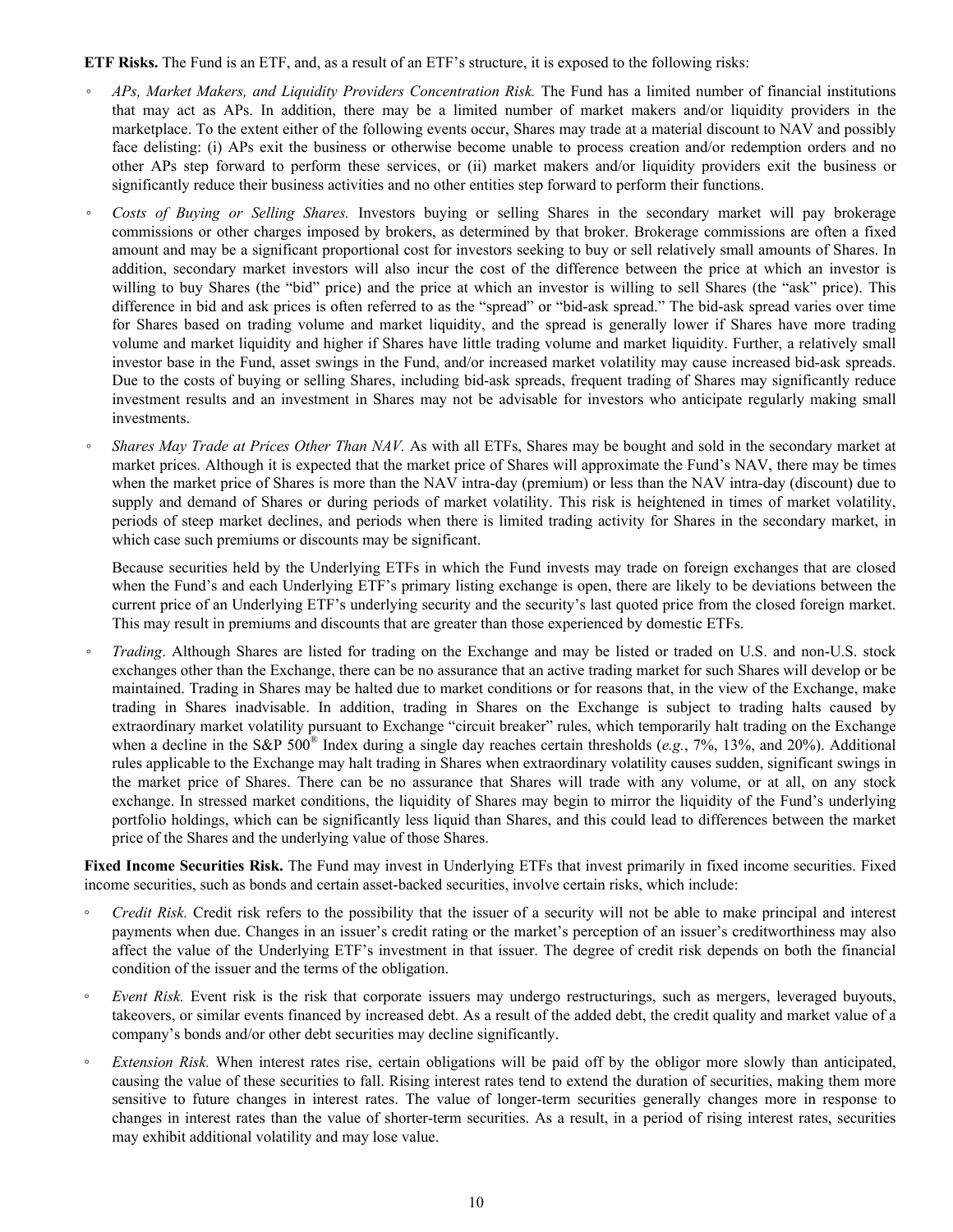- *Interest Rate Risk.* Generally, the value of fixed income securities will change inversely with changes in interest rates. As interest rates rise, the market value of fixed income securities tends to decrease. Conversely, as interest rates fall, the market value of fixed income securities tends to increase. This risk will be greater for long-term securities than for short-term securities. An Underlying ETF may take steps to attempt to reduce the exposure of its portfolio to interest rate changes; however, there can be no guarantee that the Fund will take such actions or that the Fund will be successful in reducing the impact of interest rate changes on the portfolio. In recent periods, governmental financial regulators, including the U.S. Federal Reserve, have taken steps to maintain historically low interest rates. Changes in government intervention may have adverse effects on investments, volatility, and illiquidity in debt markets.
- *Prepayment Risk*. When interest rates fall, certain obligations will be paid off by the obligor more quickly than originally anticipated, and the Fund may have to invest the proceeds in securities with lower yields. In periods of falling interest rates, the rate of prepayments tends to increase (as does price fluctuation) as borrowers are motivated to pay off debt and refinance at new lower rates. During such periods, reinvestment of the prepayment proceeds by the management team will generally be at lower rates of return than the return on the assets that were prepaid. Prepayment reduces the yield to maturity and the average life of the security.
- *◦ Variable and Floating Rate Instrument Risk.* The absence of an active market for these securities could make it difficult for the Underlying ETF to dispose of them if the issuer defaults.

**Foreign Securities Risk.** The Fund may invest in Underlying ETFs that invest primarily in foreign securities. Investments in foreign securities involve certain risks that may not be present with investments in U.S. securities. For example, investments in foreign securities may be subject to risk of loss due to foreign currency fluctuations or to political or economic instability. There may be less information publicly available about a foreign issuer than a U.S. issuer. Foreign issuers may be subject to different accounting, auditing, financial reporting and investor protection standards than U.S. issuers. Investments in foreign securities may be subject to withholding or other taxes and may be subject to additional trading, settlement, custodial, and operational risks. With respect to certain countries, there is the possibility of government intervention and expropriation or nationalization of assets. Because legal systems differ, there is also the possibility that it will be difficult to obtain or enforce legal judgments in certain countries. Since foreign exchanges may be open on days when the Underlying ETF does not price its shares, the value of the securities in the ETF's portfolio may change on days when shareholders will not be able to purchase or sell the Underlying ETF's or the Fund's shares. Conversely, the Underlying ETF's and the Fund's shares may trade on days when foreign exchanges are closed. Each of these factors can make investments in the Fund more volatile and potentially less liquid than other types of investments.

**High-Yield Securities Risk.** The Fund may invest and transact in Underlying ETFs that invest primarily in unrated or lower-rated fixed income securities and other instruments, sometimes referred to as "high yield" or "junk" bonds. Lower-rated securities may include securities that have the lowest rating or are in default. Investing in lower-rated or unrated securities involves special risks in addition to the risks associated with investments in higher-rated fixed income securities, including a high degree of credit risk. Lower-rated or unrated securities may be regarded as predominately speculative with respect to the issuer's continuing ability to meet principal and interest payments. Analysis of the creditworthiness of issuers/issues of lower-rated or unrated securities may be more complex than for issuers/issues of higher quality debt securities. Lower-rated or unrated securities may be more susceptible to losses and real or perceived adverse economic and competitive industry conditions than higher-grade securities. Securities that are in the lowest rating category are considered to have extremely poor prospects of ever attaining any real investment standing, to have a current identifiable vulnerability to default, and to be unlikely to have the capacity to pay interest and repay principal. The secondary markets on which lower-rated or unrated securities are traded may be less liquid than the market for higher-grade securities. Less liquidity in the secondary trading markets could adversely affect and cause large fluctuations in the value of such investments. Adverse publicity and investor perceptions, whether or not based on fundamental analysis, may decrease the values and liquidity of lower-rated or unrated securities, especially in a thinly traded market. It is possible that a major economic recession could disrupt severely the market for such securities and may have an adverse impact on the value of such securities. In addition, it is possible that any such economic downturn could adversely affect the ability of the issuers of such securities to repay principal and pay interest thereon and increase the incidence of default of such securities. Furthermore, with respect to certain residential and commercial mortgage-backed securities, it is difficult to obtain current reliable information regarding delinquency rates, prepayment rates, servicing records, as well as updated cash flows. The use of credit ratings as the sole method of evaluating lower-rated or unrated securities can involve certain risks. For example, credit ratings evaluate the safety of principal and interest payments, not the market value risk of lower-rated securities. In addition, credit rating agencies may fail to change credit ratings in a timely fashion to reflect events since the security was rated.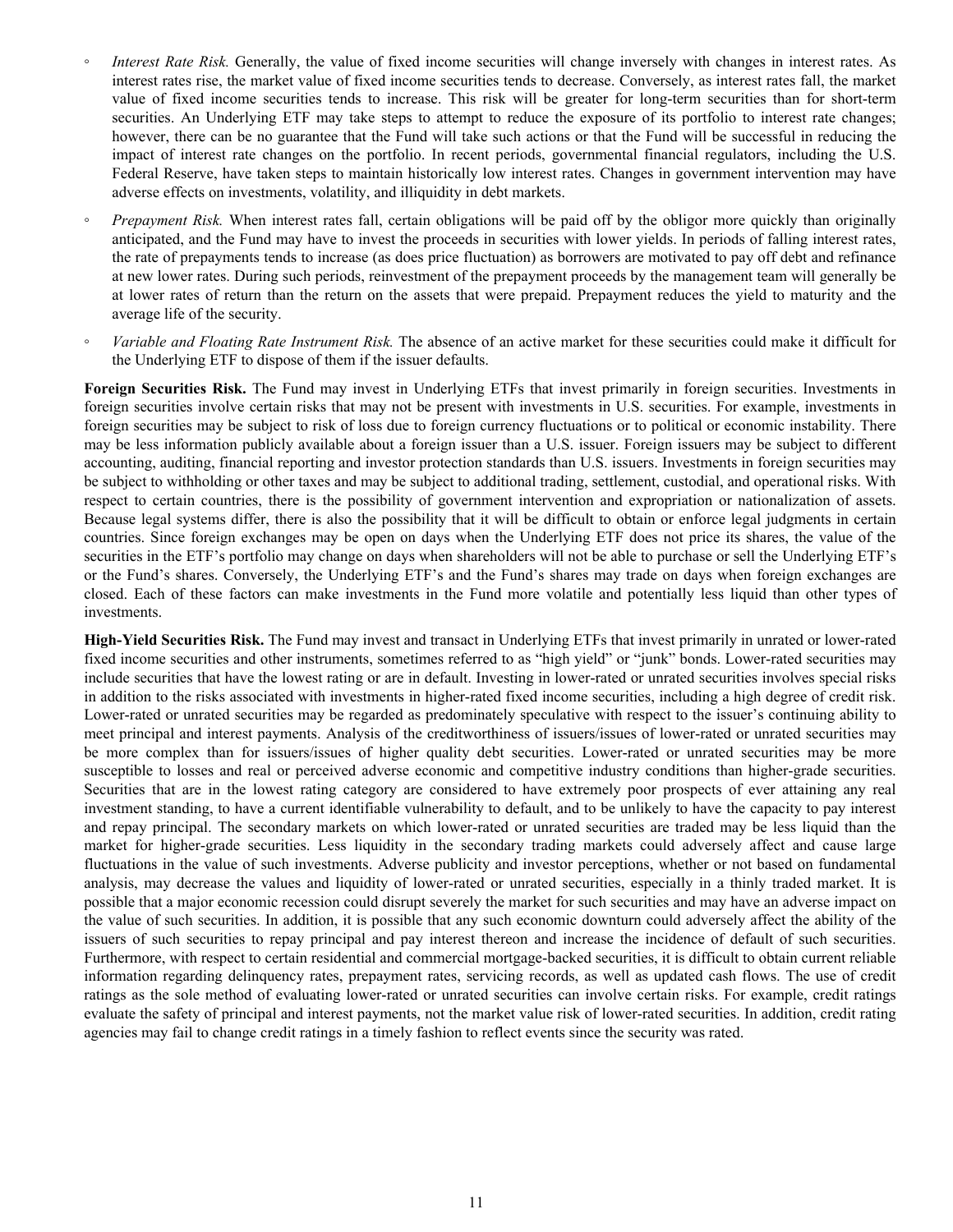**Inflation-Protected Security Risk.** The Fund may invest in Underlying ETFs that invest primarily in inflation-protected securities, such as TIPS, which provide protection against inflation. Inflation-protected securities typically decrease in value when real interest rates rise and increase in value when real interest rates fall. Accordingly, during periods of low inflation, no inflation or deflation, TIPS may underperform conventional bonds.

**Investment Company Risk.** The Fund invests primarily in shares of investment companies, such as the Underlying ETFs, that invest in a wide range of instruments designed to track the performance of a particular securities market index (or sector of an index). The risks of investment in these securities typically reflect the risks of the types of instruments in which the investment company invests. When the Fund invests in investment company securities, shareholders of the Fund bear indirectly their proportionate share of their fees and expenses, as well as their share of the Fund's fees and expenses. As a result, an investment by the Fund in an investment company could cause the Fund's operating expenses (taking into account indirect expenses such as the fees and expenses of the investment company) to be higher and, in turn, performance to be lower than if it were to invest directly in the instruments underlying the investment company. Investments in ETFs are also subject to the "ETF Risks" described above.

**Models and Data Risk**. When Models and Data prove to be incorrect or incomplete, any decisions made in reliance thereon expose the Index and the Fund to potential risks. For example, by relying on Models and Data, the Index may overweight asset classes that are trending downward or underweight asset classes that are trending upward.

Some of the models used to construct the Index are predictive in nature. The use of predictive models has inherent risks. For example, such models may incorrectly forecast future behavior, leading to potential losses. In addition, in unforeseen or certain low-probability scenarios (often involving a market disruption of some kind), such models may produce unexpected results, which can result in losses for the Fund. Furthermore, because predictive models are usually constructed based on historical data supplied by third parties, the success of relying on such models may depend heavily on the accuracy and reliability of the supplied historical data.

**Passive Investment Risk.** The Fund invests in the securities included in, or representative of, the Index regardless of their investment merit. The Fund does not attempt to outperform the Index or take defensive positions in declining markets. As a result, the Fund's performance may be adversely affected by a general decline in the market segments relating to the Index. The returns from the types of securities in which the Fund invests may underperform returns from the various general securities markets or different asset classes. This may cause the Fund to underperform other investment vehicles that invest in different asset classes. Different types of securities (for example, large-, mid- and small-capitalization stocks) tend to go through cycles of doing better – or worse – than the general securities markets. In the past, these periods have lasted for as long as several years.

**Portfolio Turnover Risk**. The Fund may trade all or a significant portion of the securities in its portfolio in connection with each rebalance and reconstitution of the Index. A high portfolio turnover rate increases transaction costs, which may increase the Fund's expenses. Frequent trading may also cause adverse tax consequences for investors in the Fund due to an increase in shortterm capital gains.

**REIT Investment Risk.** The Fund may invest in Underlying ETFs that invest primarily in REITs. Investments in REITs involve unique risks. REITs may have limited financial resources, may trade less frequently and in limited volume, and may be more volatile than other securities. In addition, to the extent the Fund holds interests in REITs, it is expected that investors in the Fund will bear two layers of asset-based management fees and expenses (directly at the Fund level and indirectly at the REIT level). The risks of investing in REITs include certain risks associated with the direct ownership of real estate and the real estate industry in general. These include risks related to general, regional and local economic conditions; fluctuations in interest rates and property tax rates; shifts in zoning laws, environmental regulations and other governmental action such as the exercise of eminent domain; cash flow dependency; increased operating expenses; lack of availability of mortgage funds; losses due to natural disasters; overbuilding; losses due to casualty or condemnation; changes in property values and rental rates; and other factors.

In addition to these risks, residential/diversified REITs and commercial equity REITs may be affected by changes in the value of the underlying property owned by the trusts, while mortgage REITs may be affected by the quality of any credit extended. Further, REITs are dependent upon management skills and generally may not be diversified. REITs are also subject to heavy cash flow dependency, defaults by borrowers and self-liquidation. In addition, REITs could possibly fail to qualify for the beneficial tax treatment available to REITs under the U.S. Internal Revenue Code of 1986, as amended (the "Code"), or to maintain their exemptions from registration under the Investment Company Act of 1940, as amended (the "1940 Act"). The Fund expects that dividends received from a REIT and distributed to Fund shareholders generally will be taxable to the shareholder as ordinary income. The above factors may also adversely affect a borrower's or a lessee's ability to meet its obligations to the REIT. In the event of a default by a borrower or lessee, the REIT may experience delays in enforcing its rights as a mortgagee or lessor and may incur substantial costs associated with protecting investments.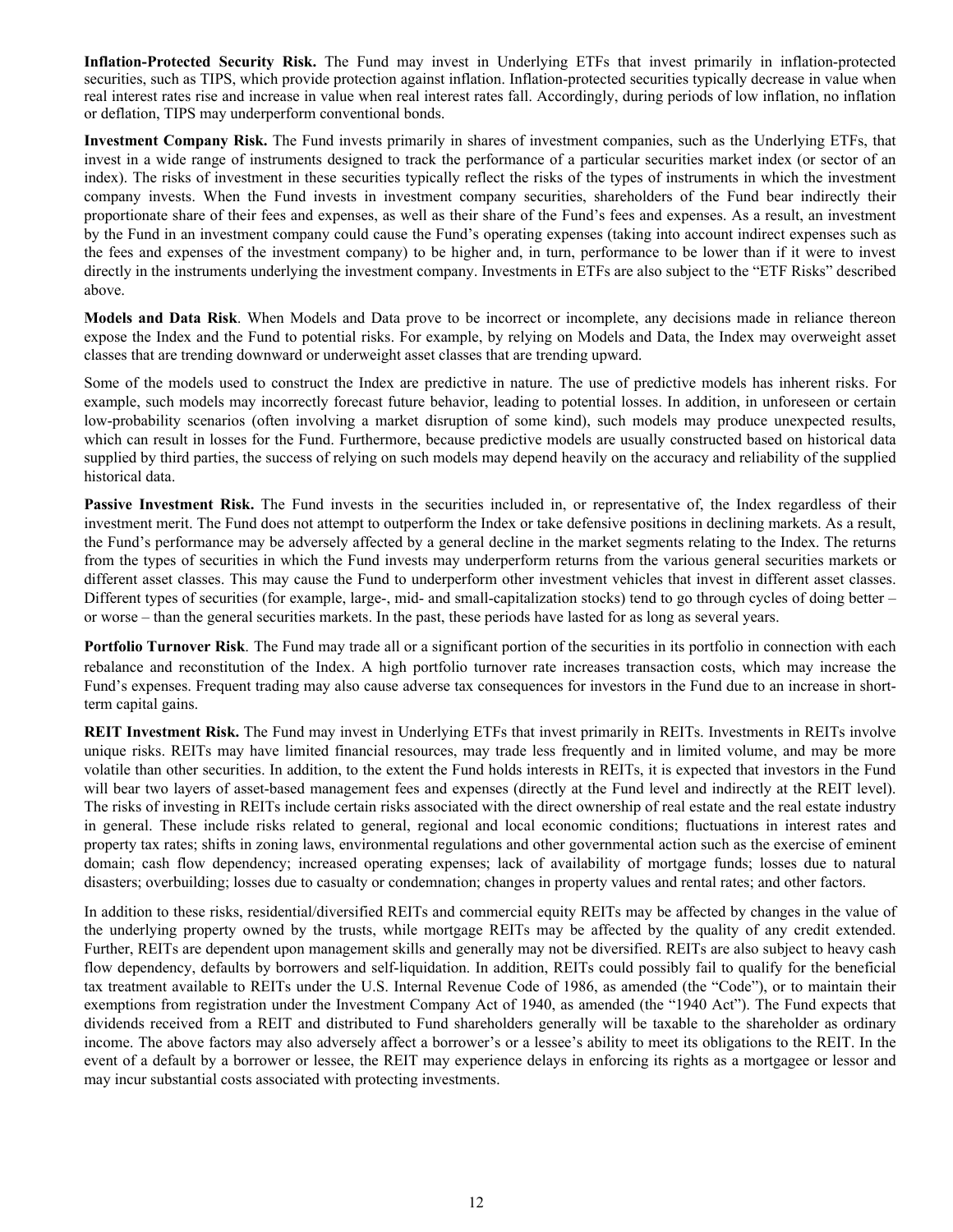<span id="page-12-0"></span>**Small and Mid-Sized Company Risk.** The Fund may invest in Underlying ETFs that invest primarily in the common stock of small- or mid-sized companies. Small and mid-sized companies may be more vulnerable to adverse issuer, market, political, or economic developments than securities of larger-capitalization companies. The securities of small-and mid-sized capitalization companies generally trade in lower volumes and are subject to greater and more unpredictable price changes than larger capitalization stocks or the stock market as a whole. Some smaller capitalization companies have limited product lines, markets, and financial and managerial resources and tend to concentrate on fewer geographical markets relative to larger capitalization companies. There is typically less publicly available information concerning smaller-capitalization companies than for larger, more established companies. Smaller-capitalization companies also may be particularly sensitive to changes in interest rates, government regulation, borrowing costs and earnings.

**Tracking Error Risk.** As with all index funds, the performance of the Fund and the Index may vary somewhat for a variety of reasons. For example, the Fund incurs operating expenses and portfolio transaction costs not incurred by the Index. In addition, the Fund may not be fully invested in the securities of the Index at all times or may hold securities not included in the Index.

# **Portfolio Holdings Information**

Information about the Fund's daily portfolio holdings is available at www.tctl.us. A complete description of the Fund's policies and procedures with respect to the disclosure of the Fund's portfolio holdings is available in the Fund's Statement of Additional Information ("SAI").

# **Management**

# **Investment Adviser**

Premise Capital, LLC, serves as the investment adviser and has overall responsibility for the general management and administration of the Fund. Premise is a registered investment adviser with offices located at 300 East 5th Avenue, Suite 265, Naperville, Illinois 60563, that provides investment advisory services to separately managed accounts, as well as the Fund. The Adviser also arranges for transfer agency, custody, fund administration, distribution and all other services necessary for the Fund to operate. For the services it provides to the Fund, the Fund pays the Adviser a unified management fee, which is calculated daily and paid monthly, at an annual rate of 0.75% of the Fund's average daily net assets.

Under the Investment Advisory Agreement, the Adviser has agreed to pay all expenses of the Fund except for the fee paid to the Adviser pursuant to the Investment Advisory Agreement, interest charges on any borrowings, dividends and other expenses on securities sold short, taxes, brokerage commissions and other expenses incurred in placing orders for the purchase and sale of securities and other investment instruments, acquired fund fees and expenses, accrued deferred tax liability, extraordinary expenses, and distribution (12b-1) fees and expenses.

The basis for the Board's approval of the Fund's Investment Advisory Agreement is available in the Fund's [Semi-Annual Report](https://www.sec.gov/Archives/edgar/data/1540305/000139834421012664/fp0065667_ncsrs.htm) to Shareholders for the period ended March 31, 2021.

# **Portfolio Manager**

Britton H. Reynolds has been a Portfolio Manager for Premise since its inception in 2012 and has been involved in the creation of the Adviser's investment models and methodology. He earned his B.S. degree in economics from Florida Southern College.

The Fund's SAI provides additional information about the Portfolio Manager's compensation structure, other accounts managed by the Portfolio Manager, and the Portfolio Manager's ownership of Shares.

# **How to Buy and Sell Shares**

The Fund issues and redeems Shares at NAV only in Creation Units. Only APs may acquire Shares directly from the Fund, and only APs may tender their Shares for redemption directly to the Fund, at NAV. APs must be a member or participant of a clearing agency registered with the SEC and must execute a Participant Agreement that has been agreed to by the Distributor (defined below), and that has been accepted by the Fund's transfer agent, with respect to purchases and redemptions of Creation Units. Once created, Shares trade in the secondary market in quantities less than a Creation Unit.

Most investors buy and sell Shares in secondary market transactions through brokers. Shares are listed for trading on the secondary market on the Exchange and can be bought and sold throughout the trading day like other publicly traded securities.

When buying or selling Shares through a broker, you will incur customary brokerage commissions and charges, and you may pay some or all of the bid-ask spread on your transactions. In addition, because secondary market transactions occur at market prices, you may pay more than NAV when you buy Shares and receive less than NAV when you sell those Shares.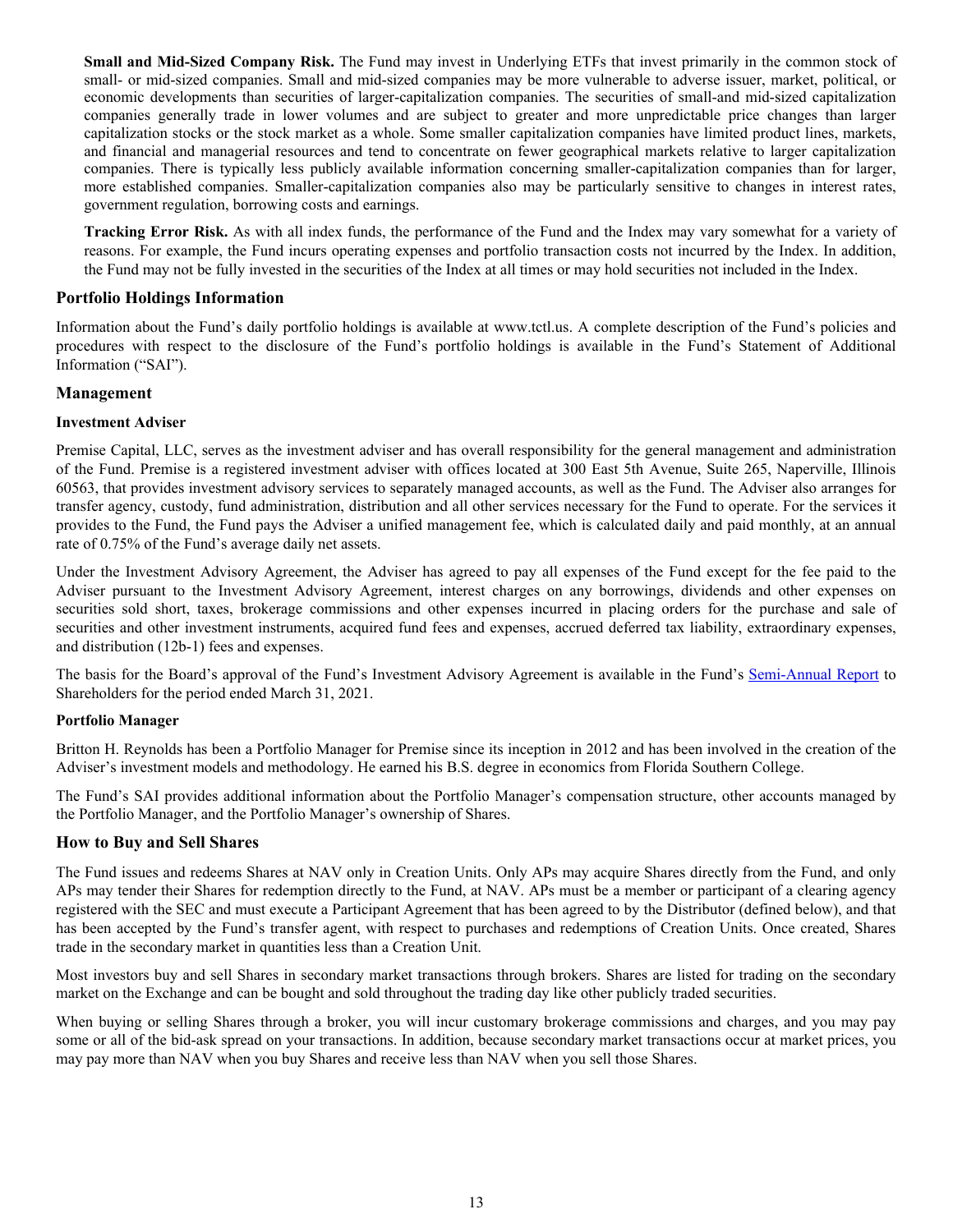<span id="page-13-0"></span>**Book Entry.** Shares are held in book-entry form, which means that no stock certificates are issued. The Depository Trust Company ("DTC") or its nominee is the record owner of all outstanding Shares.

Investors owning Shares are beneficial owners as shown on the records of DTC or its participants. DTC serves as the securities depository for all Shares. DTC's participants include securities brokers and dealers, banks, trust companies, clearing corporations and other institutions that directly or indirectly maintain a custodial relationship with DTC. As a beneficial owner of Shares, you are not entitled to receive physical delivery of stock certificates or to have Shares registered in your name, and you are not considered a registered owner of Shares. Therefore, to exercise any right as an owner of Shares, you must rely upon the procedures of DTC and its participants. These procedures are the same as those that apply to any other securities that you hold in book entry or "street name" through your brokerage account.

**Frequent Purchases and Redemptions of Shares.** The Fund imposes no restrictions on the frequency of purchases and redemptions of Shares. In determining not to approve a written, established policy, the Board evaluated the risks of market timing activities by Fund shareholders. Purchases and redemptions by APs, who are the only parties that may purchase or redeem Shares directly with the Fund, are an essential part of the ETF process and help keep Share trading prices in line with NAV. As such, the Fund accommodates frequent purchases and redemptions by APs. However, the Board has also determined that frequent purchases and redemptions for cash may increase tracking error and portfolio transaction costs and may lead to the realization of capital gains. To minimize these potential consequences of frequent purchases and redemptions, the Fund employs fair value pricing and may impose transaction fees on purchases and redemptions of Creation Units to cover the custodial and other costs incurred by the Fund in effecting trades. In addition, the Fund and the Adviser reserve the right to reject any purchase order at any time.

**Determination of Net Asset Value.** The Fund's NAV is calculated as of the scheduled close of regular trading on the New York Stock Exchange ("NYSE"), generally 4:00 p.m. Eastern time, each day the NYSE is open for business. The NAV is calculated by dividing the Fund's net assets by its Shares outstanding.

In calculating its NAV, the Fund generally values its assets on the basis of market quotations, last sale prices, or estimates of value furnished by a pricing service or brokers who make markets in such instruments. If such information is not available for a security held by the Fund or is determined to be unreliable, the security will be valued at fair value estimates under guidelines established by the Board (as described below).

Fair Value Pricing. The Board has adopted procedures and methodologies to fair value Fund securities whose market prices are not "readily available" or are deemed to be unreliable. For example, such circumstances may arise when: (i) a security has been de-listed or has had its trading halted or suspended; (ii) a security's primary pricing source is unable or unwilling to provide a price; (iii) a security's primary trading market is closed during regular market hours; or (iv) a security's value is materially affected by events occurring after the close of the security's primary trading market. Generally, when fair valuing a security, the Fund will take into account all reasonably available information that may be relevant to a particular valuation including, but not limited to, fundamental analytical data regarding the issuer, information relating to the issuer's business, recent trades or offers of the security, general and/or specific market conditions and the specific facts giving rise to the need to fair value the security. Fair value determinations are made in good faith and in accordance with the fair value methodologies included in the Board-adopted valuation procedures. Due to the subjective and variable nature of fair value pricing, there can be no assurance that the Adviser will be able to obtain the fair value assigned to the security upon the sale of such security.

# **Investments by Registered Investment Companies**

Section  $12(d)(1)$  of the 1940 Act restricts investments by registered investment companies in the securities of other investment companies, including Shares. Although the SEC has adopted a rule under the 1940 Act permitting registered investment companies that enter into an agreement with the Trust ("Investing Funds") to invest in series of the Trust beyond the limits of Section  $12(d)(1)$ subject to certain terms and conditions, such regulatory relief is not applicable to the Fund. Accordingly, Investing Funds must adhere to the limits set forth in Section 12(d)(1) when investing in the Fund.

#### **Delivery of Shareholder Documents – Householding**

Householding is an option available to certain investors of the Fund. Householding is a method of delivery, based on the preference of the individual investor, in which a single copy of certain shareholder documents can be delivered to investors who share the same address, even if their accounts are registered under different names. Householding for the Fund is available through certain brokerdealers. If you are interested in enrolling in householding and receiving a single copy of prospectuses and other shareholder documents, please contact your broker-dealer. If you are currently enrolled in householding and wish to change your householding status, please contact your broker-dealer.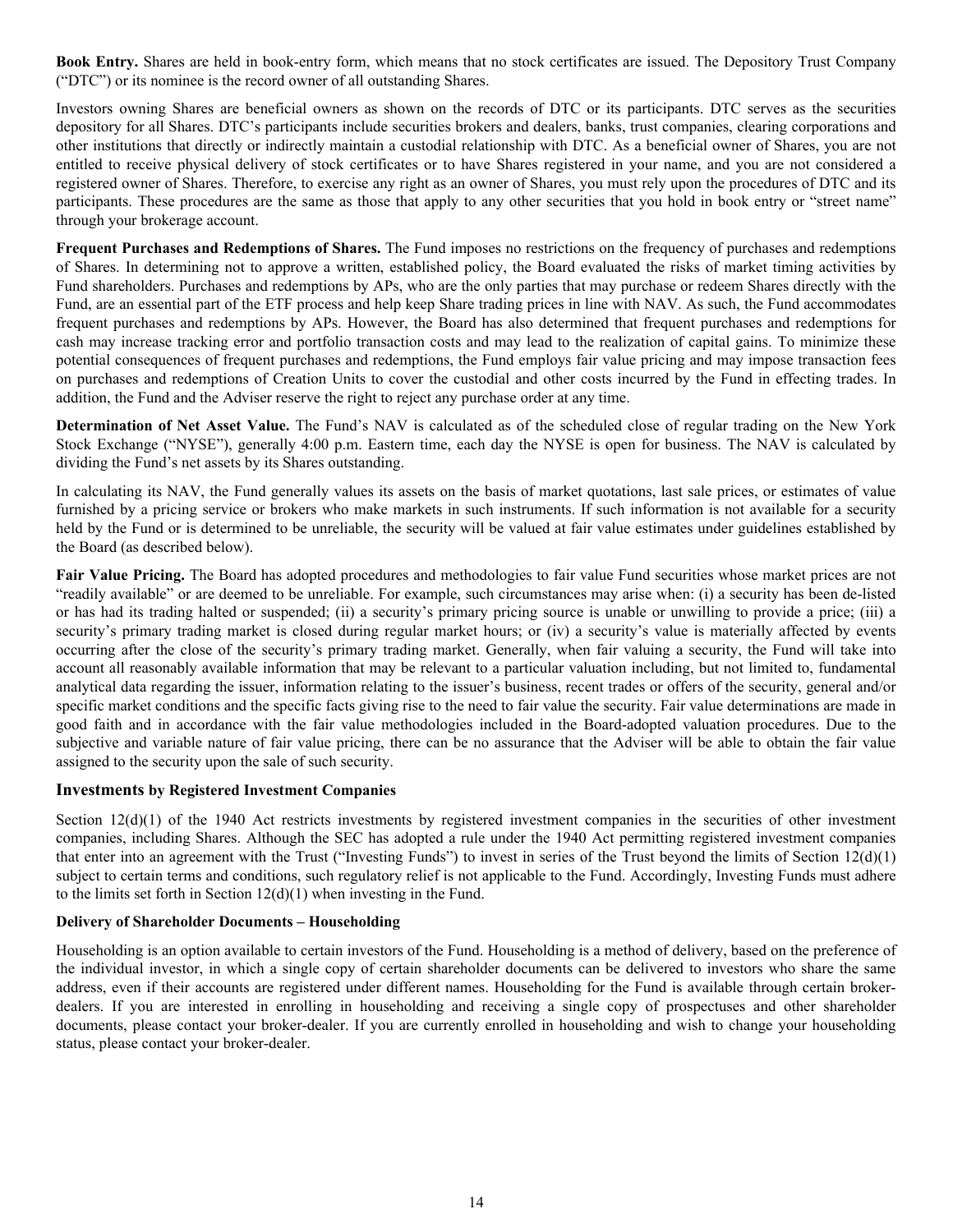# <span id="page-14-0"></span>**Dividends, Distributions, and Taxes**

**Dividends and Distributions**. The Fund intends to pay out dividends, if any, and distribute any net realized capital gains to its shareholders at least annually. The Fund will declare and pay capital gain distributions, if any, in cash. Distributions in cash may be reinvested automatically in additional whole Shares only if the broker through whom you purchased Shares makes such option available. Your broker is responsible for distributing the income and capital gain distributions to you.

**Taxes.** The following discussion is a summary of some important U.S. federal income tax considerations generally applicable to investments in the Fund. Your investment in the Fund may have other tax implications. Please consult your tax advisor about the tax consequences of an investment in Shares, including the possible application of foreign, state, and local tax laws.

The Fund intends to elect and qualify each year for treatment as a regulated investment company ("RIC") under the Code. If it meets certain minimum distribution requirements, a RIC is not subject to tax at the fund level on income and gains from investments that are timely distributed to shareholders. However, the Fund's failure to qualify as a RIC or to meet minimum distribution requirements would result (if certain relief provisions were not available) in fund-level taxation and, consequently, a reduction in income available for distribution to shareholders.

Unless your investment in Shares is made through a tax-exempt entity or tax-advantaged account, such as an IRA plan, you need to be aware of the possible tax consequences when the Fund makes distributions, when you sell your Shares listed on the Exchange, and when you purchase or redeem Creation Units (APs only).

**Taxes on Distributions.** The Fund intends to distribute, at least annually, substantially all of its net investment income and net capital gains. For federal income tax purposes, distributions of investment income are generally taxable as ordinary income or qualified dividend income. Taxes on distributions of capital gains (if any) are determined by how long the Fund owned the investments that generated them, rather than how long a shareholder has owned his or her Shares. Sales of assets held by the Fund for more than one year generally result in long-term capital gains and losses, and sales of assets held by the Fund for one year or less generally result in short-term capital gains and losses. Distributions of the Fund's net capital gain (the excess of net long-term capital gains over net short-term capital losses) that are reported by the Fund as capital gain dividends ("Capital Gain Dividends") will be taxable as longterm capital gains, which for non-corporate shareholders are subject to tax at reduced rates of up to 20% (lower rates apply to individuals in lower tax brackets). Distributions of short-term capital gain will generally be taxable as ordinary income. Dividends and distributions are generally taxable to you whether you receive them in cash or reinvest them in additional Shares.

Distributions reported by the Fund as "qualified dividend income" are generally taxed to non-corporate shareholders at rates applicable to long-term capital gains, provided holding period and other requirements are met. "Qualified dividend income" generally is income derived from dividends paid by U.S. corporations or certain foreign corporations that are either incorporated in a U.S. possession or eligible for tax benefits under certain U.S. income tax treaties. In addition, dividends that the Fund received in respect of stock of certain foreign corporations may be qualified dividend income if that stock is readily tradable on an established U.S. securities market. Corporate shareholders may be entitled to a dividends received deduction for the portion of dividends they receive from the Fund that are attributable to dividends received by the Fund from U.S. corporations, subject to certain limitations.

Shortly after the close of each calendar year, you will be informed of the amount and character of any distributions received from the Fund.

The Fund may invest in Underlying ETFs that invest in REITs. The Tax Cuts and Jobs Act ("Tax Act") treats "qualified REIT dividends" (i.e., ordinary REIT dividends other than capital gain dividends and portions of REIT dividends designated as qualified dividend income eligible for capital gain tax rates) as eligible for a 20% deduction by non-corporate taxpayers. This deduction, if allowed in full, equates to a maximum effective tax rate of 29.6% (37% top rate applied to income after 20% deduction). The Tax Act does not contain a provision permitting RICs, such as certain Underlying ETFs and the Fund, to pass the special character of this income through to their shareholders. Currently, direct investors in REITs will enjoy the lower rate, but investors in RICs that invest in such REITs, directly or indirectly through another TIC such as certain Underlying ETFs, will not. It is uncertain whether a future technical corrections bill will address this issue to enable RICs to pass through the special character of "qualified REIT dividends" to shareholders.

U.S. individuals with income exceeding specified thresholds are subject to a 3.8% tax on all or a portion of their "net investment income," which includes interest, dividends, and certain capital gains (generally including capital gains distributions and capital gains realized on the sale of Shares). This 3.8% tax also applies to all or a portion of the undistributed net investment income of certain shareholders that are estates and trusts.

In general, your distributions are subject to federal income tax for the year in which they are paid. Certain distributions paid in January, however, may be treated as paid on December 31 of the prior year. Distributions are generally taxable even if they are paid from income or gains earned by the Fund before your investment (and thus were included in the Shares' NAV when you purchased your Shares).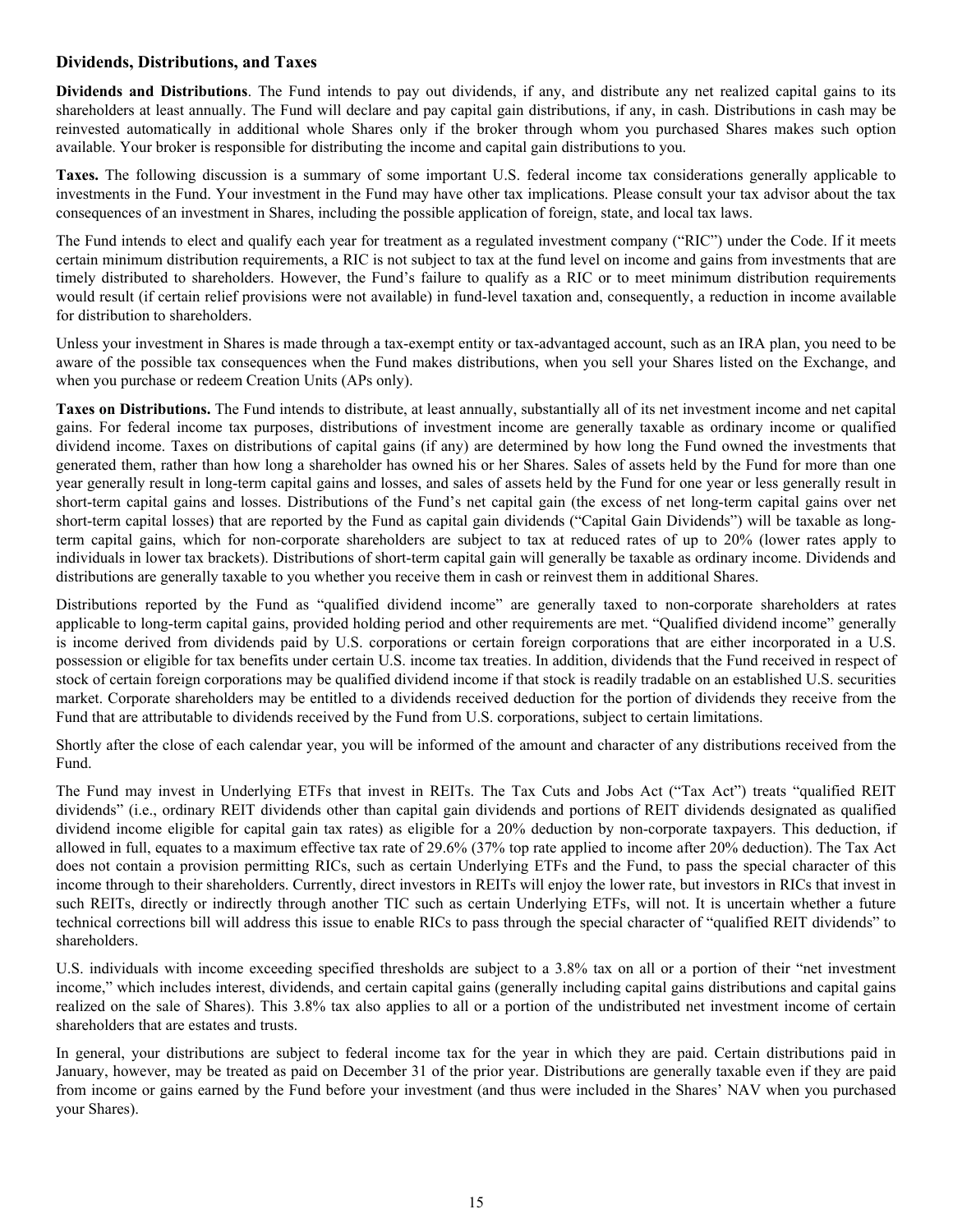You may wish to avoid investing in the Fund shortly before a dividend or other distribution, because such a distribution will generally be taxable even though it may economically represent a return of a portion of your investment.

If the Fund's distributions exceed its earnings and profits, all or a portion of the distributions made for a taxable year may be recharacterized as a return of capital to shareholders. A return of capital distribution will generally not be taxable, but will reduce each shareholder's cost basis in Shares and result in a higher capital gain or lower capital loss when the Shares are sold. After a shareholder's basis in Shares has been reduced to zero, distributions in excess of earnings and profits in respect of those Shares will be treated as gain from the sale of the Shares.

If you are neither a resident nor a citizen of the United States or if you are a foreign entity, distributions (other than Capital Gain Dividends) paid to you by the Fund will generally be subject to a U.S. withholding tax at the rate of 30%, unless a lower treaty rate applies. Gains from the sale or other disposition of your Shares generally are not subject to U.S. taxation, unless you are a nonresident alien individual who is physically present in the U.S. for 183 days or more per year. The Fund may, under certain circumstances, report all or a portion of a dividend as an "interest-related dividend" or a "short-term capital gain dividend," which would generally be exempt from this 30% U.S. withholding tax, provided certain other requirements are met. Different tax consequences may result if you are a foreign shareholder engaged in a trade or business within the United States or if a tax treaty applies.

Under legislation generally known as "FATCA" (the Foreign Account Tax Compliance Act), the Fund is required to withhold 30% of certain ordinary dividends it pays to shareholders that are foreign entities and that fail to meet prescribed information reporting or certification requirements.

The Fund (or a financial intermediary, such as a broker, through which a shareholder owns Shares) generally is required to withhold and remit to the U.S. Treasury a percentage of the taxable distributions and sale or redemption proceeds paid to any shareholder who fails to properly furnish a correct taxpayer identification number, who has underreported dividend or interest income, or who fails to certify that he, she or it is not subject to such withholding.

**Taxes When Shares Are Sold on the Exchange.** Any capital gain or loss realized upon a sale of Shares generally is treated as a longterm capital gain or loss if Shares have been held for more than one year and as a short-term capital gain or loss if Shares have been held for one year or less. However, any capital loss on a sale of Shares held for six months or less is treated as long-term capital loss to the extent of Capital Gain Dividends paid with respect to such Shares. Any loss realized on a sale will be disallowed to the extent Shares of the Fund are acquired, including through reinvestment of dividends, within a 61-day period beginning 30 days before and ending 30 days after the disposition of Shares. The ability to deduct capital losses may be limited.

The cost basis of Shares of the Fund acquired by purchase will generally be based on the amount paid for the Shares and then may be subsequently adjusted for other applicable transactions as required by the Code. The difference between the selling price and the cost basis of Shares generally determines the amount of the capital gain or loss realized on the sale or exchange of Shares. Contact the broker through whom you purchased your Shares to obtain information with respect to the available cost basis reporting methods and elections for your account.

**Taxes on Purchases and Redemptions of Creation Units.** An AP having the U.S. dollar as its functional currency for U.S. federal income tax purposes who exchanges securities for Creation Units generally recognizes a gain or a loss. The gain or loss will be equal to the difference between the value of the Creation Units at the time of the exchange and the exchanging AP's aggregate basis in the securities delivered, plus the amount of any cash paid for the Creation Units. An AP who exchanges Creation Units for securities will generally recognize a gain or loss equal to the difference between the exchanging AP's basis in the Creation Units and the aggregate U.S. dollar market value of the securities received, plus any cash received for such Creation Units. The Internal Revenue Service may assert, however, that a loss that is realized upon an exchange of securities for Creation Units may not be currently deducted under the rules governing "wash sales" (for an AP who does not mark-to-market their holdings), or on the basis that there has been no significant change in economic position. APs exchanging securities should consult their own tax advisor with respect to whether wash sale rules apply and when a loss might be deductible.

Any gain or loss realized upon a creation or redemption of Creation Units will be treated as capital or ordinary gain or loss, depending on the circumstances. Any capital gain or loss realized upon redemption of Creation Units is generally treated as long-term capital gain or loss if Shares have been held for more than one year and as a short-term capital gain or loss if Shares have been held for one year or less.

The Fund may include a payment of cash in addition to, or in place of, the delivery of a basket of securities upon the redemption of Creation Units. The Fund may sell portfolio securities to obtain the cash needed to distribute redemption proceeds. This may cause the Fund to recognize investment income and/or capital gains or losses that it might not have recognized if it had completely satisfied the redemption in-kind. As a result, the Fund may be less tax efficient if it includes such a cash payment in the proceeds paid upon the redemption of Creation Units.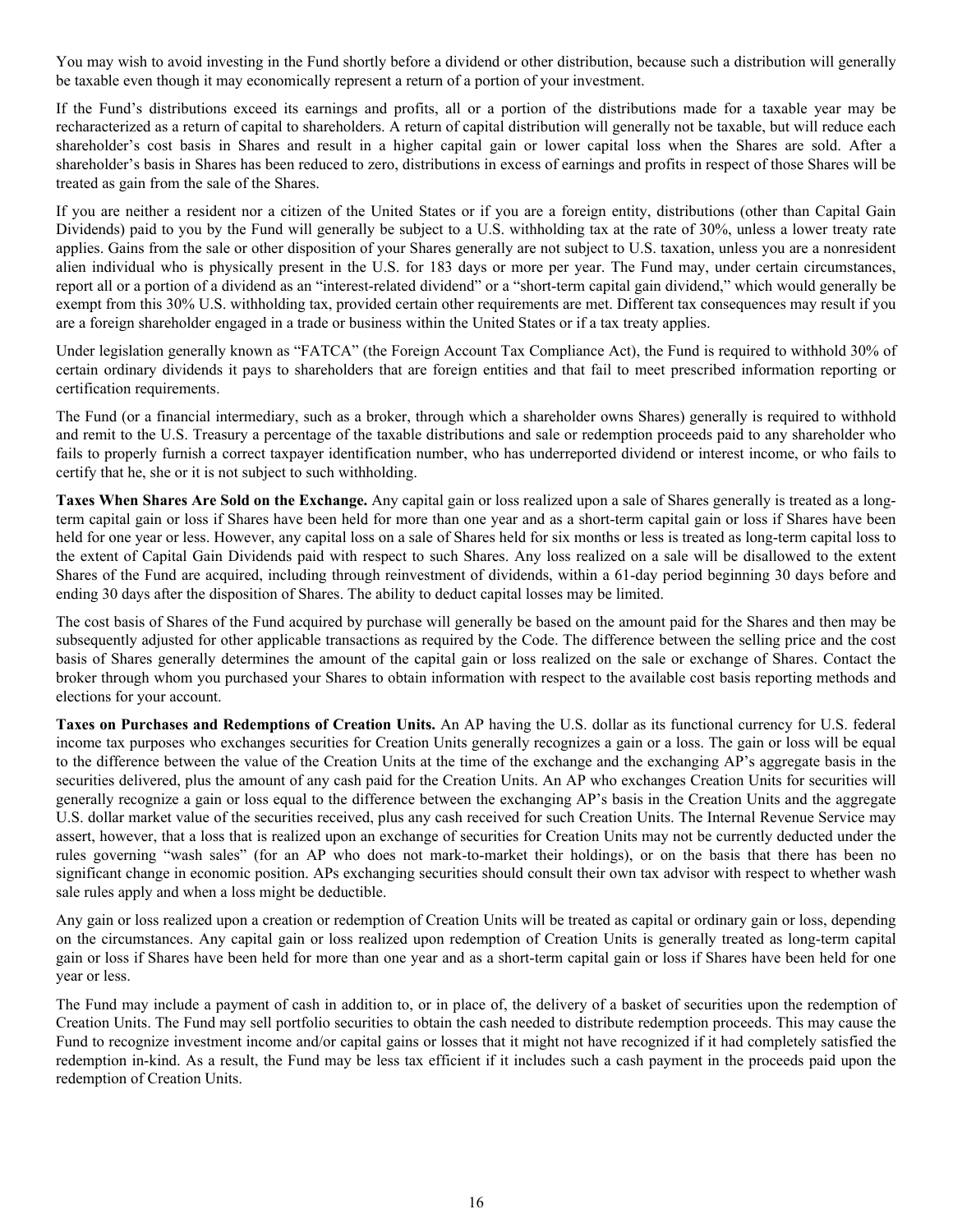<span id="page-16-0"></span>**Foreign Taxes.** To the extent the Fund invests in foreign securities, it may be subject to foreign withholding taxes with respect to dividends or interest the Fund received from sources in foreign countries.

*The foregoing discussion summarizes some of the possible consequences under current federal tax law of an investment in the Fund. It is not a substitute for personal tax advice. You also may be subject to state and local tax on Fund distributions and sales of Shares. Consult your personal tax advisor about the potential tax consequences of an investment in Shares under all applicable tax laws. For more information, please see the section entitled "Federal Income Taxes" in the SAI.*

# **Distribution**

The Distributor, Quasar Distributors, LLC, is a broker-dealer registered with the SEC. The Distributor distributes Creation Units for the Fund on an agency basis and does not maintain a secondary market in Shares. The Distributor has no role in determining the policies of the Fund or the securities that are purchased or sold by the Fund. The Distributor's principal address is 111 East Kilbourn Avenue, Suite 2200, Milwaukee, Wisconsin 53202.

The Board has adopted a Distribution and Service Plan (the "Plan") pursuant to Rule 12b-1 under the 1940 Act. In accordance with the Plan, the Fund is authorized to pay an amount up to 0.25% of its average daily net assets each year for certain distribution-related activities and shareholder services.

No Rule 12b-1 fees are currently paid by the Fund, and there are no plans to impose these fees. However, in the event Rule 12b-1 fees are charged in the future, because the fees are paid out of the Fund's assets, over time these fees will increase the cost of your investment and may cost you more than certain other types of sales charges.

# **Premium/Discount Information**

Information regarding how often Shares traded on the Exchange at a price above (*i.e.*, at a premium) or below (*i.e.*, at a discount) the NAV of the Fund is available, free of charge, on the Fund's website at www.tctl.us.

# **Additional Notices**

Shares are not sponsored, endorsed, or promoted by the Exchange. The Exchange makes no representation or warranty, express or implied, to the owners of Shares or any member of the public regarding the ability of the Fund to track the total return performance of the Index or the ability of the Index identified herein to track the performance of its constituent securities. The Exchange is not responsible for, nor has it participated in, the determination of the compilation or the calculation of the Index, nor in the determination of the timing, prices, or quantities of Shares to be issued, nor in the determination or calculation of the equation by which Shares are redeemable. The Exchange has no obligation or liability to owners of Shares in connection with the administration, marketing, or trading of the Shares.

The Exchange does not guarantee the accuracy and/or the completeness of the Index or the data included therein. The Exchange makes no warranty, express or implied, as to results to be obtained by the Fund, owners of Shares, or any other person or entity from the use of the Index or the data included therein. The Exchange makes no express or implied warranties, and hereby expressly disclaims all warranties of merchantability or fitness for a particular purpose with respect to the Index or the data included therein. Without limiting any of the foregoing, in no event shall the Exchange have any liability for any lost profits or indirect, punitive, special, or consequential damages even if notified of the possibility thereof.

The Adviser, the Exchange, and the Fund make no representation or warranty, express or implied, to the owners of Shares or any member of the public regarding the advisability of investing in securities generally or in the Fund particularly or the ability of the Index to track general stock market performance. The Fund and the Adviser do not guarantee the accuracy, completeness, or performance of the Index or the data included therein and shall have no liability in connection with the Index or Index calculation. The index calculation agent maintains and calculates the Index used by the Fund. The index calculation agent shall have no liability for any errors or omissions in calculating the Index.

The Adviser owns the Index and the Index methodology and is a licensor of the Index to the index receipt agent. The Adviser has contracted with the index calculation agent to maintain and calculate the Index used by the Fund. The index calculation agent shall have no liability for any errors or omissions in calculating the Index.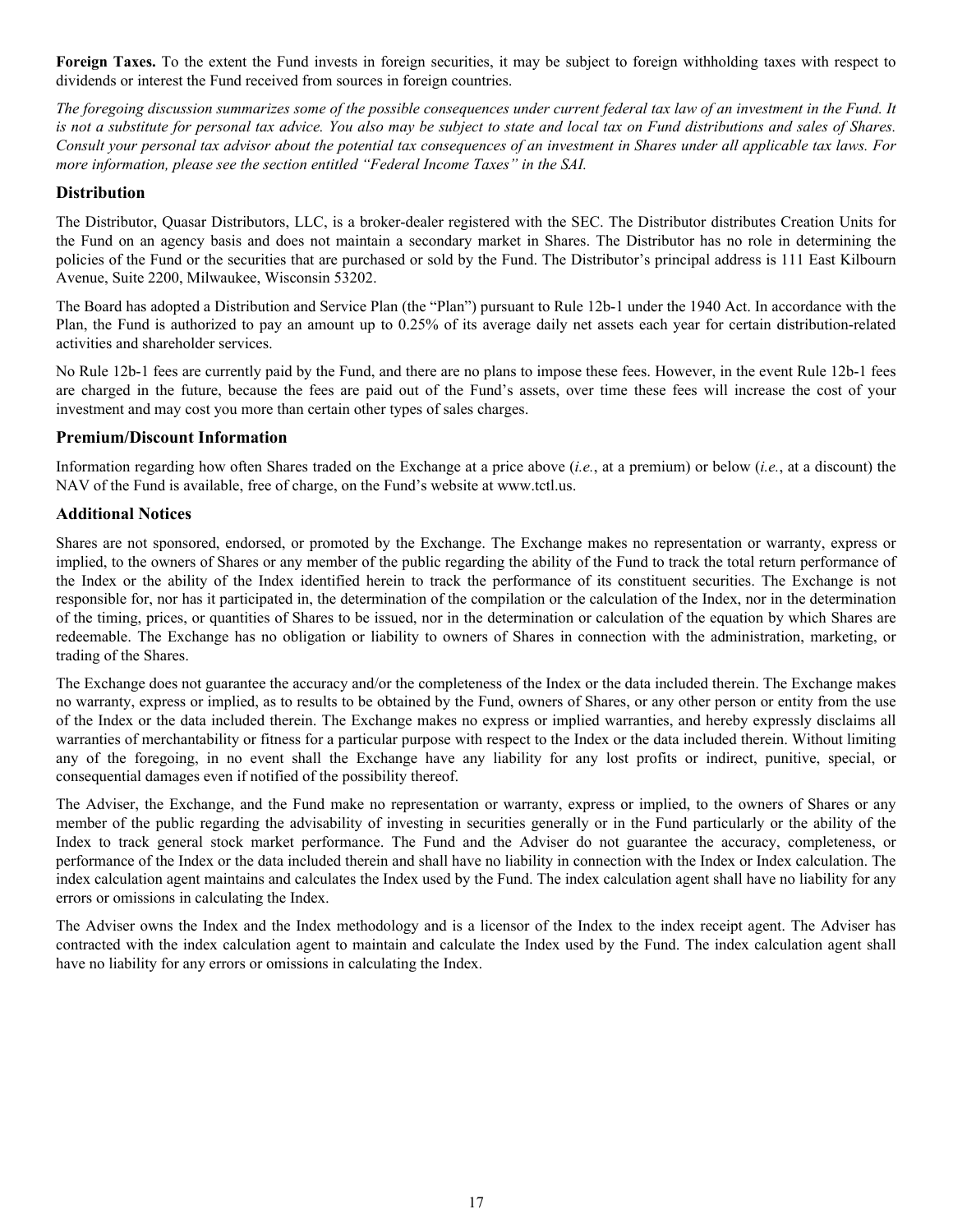# <span id="page-17-0"></span>**Financial Highlights**

The financial highlights table is intended to help you understand the Fund's financial performance for the Fund's five most recent fiscal years (or the life of the Fund, if shorter). Certain information reflects financial results for a single Fund share. The total returns in the table represent the rate that an investor would have earned or lost on an investment in the Fund (assuming reinvestment of all dividends and distributions). This information has been audited by Cohen & Company, Ltd., the Fund's independent registered public accounting firm, whose report, along with the Fund's financial statements, is included in the Fund's annual report, which is available upon request.

#### **Premise Capital Diversified Tactical ETF**

#### **FINANCIAL HIGHLIGHTS**

For a capital share outstanding throughout the year/period

|                                                                   |    | <b>Year Ended</b><br>September 30,<br>2021 | <b>Year Ended</b><br>September 30,<br>2020 |    | <b>Year Ended</b><br>September 30,<br>2019 |    | <b>Year Ended</b><br>September 30,<br>2018 | <b>Period Ended</b><br>September 30,<br>$2017^{(1)}$ |
|-------------------------------------------------------------------|----|--------------------------------------------|--------------------------------------------|----|--------------------------------------------|----|--------------------------------------------|------------------------------------------------------|
| Net asset value, beginning of year/period                         | \$ | 26.99                                      | \$<br>31.03                                | \$ | 30.96                                      | \$ | 28.95                                      | \$<br>25.00                                          |
| <b>INCOME (LOSS) FROM INVESTMENT</b><br><b>OPERATIONS:</b>        |    |                                            |                                            |    |                                            |    |                                            |                                                      |
| Net investment income $(\text{loss})^{(2)(7)}$                    |    | 0.33                                       | 0.36                                       |    | 0.48                                       |    | 0.46                                       | 0.41                                                 |
| Net realized and unrealized gain (loss) on                        |    |                                            |                                            |    |                                            |    |                                            |                                                      |
| investments                                                       |    | 5.68                                       | (3.73)                                     |    | (0.15)                                     |    | 1.95                                       | 3.70                                                 |
| Total from investment operations                                  |    | 6.01                                       | (3.37)                                     |    | 0.33                                       |    | 2.41                                       | 4.11                                                 |
| <b>DISTRIBUTIONS TO SHAREHOLDERS:</b>                             |    |                                            |                                            |    |                                            |    |                                            |                                                      |
| Distributions from:                                               |    |                                            |                                            |    |                                            |    |                                            |                                                      |
| Net investment income                                             |    | (0.32)                                     | (0.67)                                     |    | (0.26)                                     |    | (0.40)                                     | (0.16)                                               |
| Total distributions to shareholders                               |    | (0.32)                                     | (0.67)                                     |    | (0.26)                                     |    | (0.40)                                     | (0.16)                                               |
| Net asset value, end of year/period                               | S  | 32.68                                      | \$<br>26.99                                | \$ | 31.03                                      | S  | 30.96                                      | \$<br>28.95                                          |
| Total return                                                      |    | 22.37%                                     | $-11.24%$                                  |    | 1.14%                                      |    | 8.39%                                      | $16.50\%$ <sup>(3)</sup>                             |
| <b>SUPPLEMENTAL DATA:</b>                                         |    |                                            |                                            |    |                                            |    |                                            |                                                      |
| Net assets at end of year/period (000's)                          | \$ | 39,215                                     | \$<br>51,951                               | S. | 44,998                                     | \$ | 35,610                                     | \$<br>14,474                                         |
| <b>RATIOS TO AVERAGE NET ASSETS:</b>                              |    |                                            |                                            |    |                                            |    |                                            |                                                      |
| Expenses to average net assets $(4)$                              |    | 0.75%                                      | 0.75%                                      |    | 0.75%                                      |    | $0.77\%$ <sup>(6)</sup>                    | $0.85\%$ <sup>(5)</sup>                              |
| Net investment income (loss) to average net assets <sup>(7)</sup> |    | 1.06%                                      | 1.26%                                      |    | 1.61%                                      |    | 1.52%                                      | $1.61\%$ <sup>(5)</sup>                              |
| Portfolio turnover rate <sup>(8)</sup>                            |    | 52%                                        | 224%                                       |    | 313%                                       |    | 195%                                       | $69\%$ <sup>(3)</sup>                                |

(1) Commencement of operations on October 27, 2016.

(2) Calculated based on average shares outstanding during the period.

(3) Not annualized.

(4) Does not include expenses of the investment companies in which the Fund invests.

(5) Annualized.

(6) Effective January 31, 2018, the Adviser reduced its management fee from 0.85% to 0.75%.

(7) Recognition of net investment income by the Fund is affected by the timing of declarations of dividends by the underlying investment companies in which the Fund invests. The ratio does not include net investment income of the underlying investment companies in which the Fund invests.

(8) Excludes the impact of in-kind transactions.